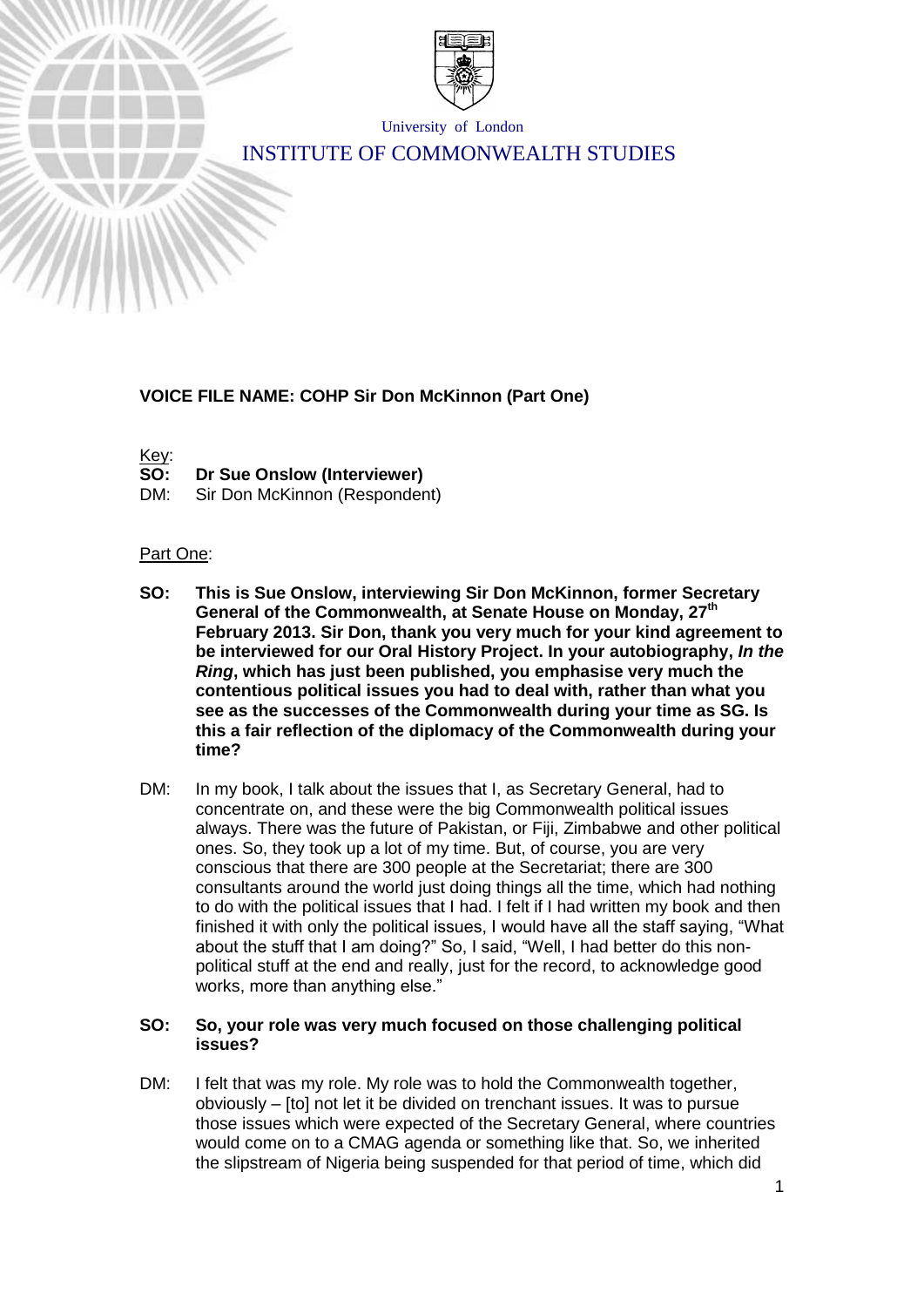set a rough precedent for other actions along the way. So, the way we dealt with Pakistan, the way we dealt with Zimbabwe was largely codified by the way we had dealt with Nigeria, given it had been suspended since 1997.

## **SO: You were Foreign Minister during the Auckland 1995 CHOGM. How much input did you have? I appreciate that you were Foreign Minister, rather than head of state, but did you have any input into the Millbrook Declaration?**

DM: None at all. That was just leaders. It was just leaders, and the man who was probably more responsible for writing those words of Millbrook was the scholar who used to be head of the economics division in the Secretariat, SK Rao. A brilliant guy: a brilliant economist and long-time Commonwealth star of battling out this sort of thing; and he was the one in Millbrook with the Secretary General at the time, Anyaoku, when the whole Millbrook thing and the response to Nigeria's CMAG was discussed. He and Anyaoku were undoubtedly the authors of Millbrook.

## **SO: The other prominent issue that was causing complications in the Commonwealth while you were Foreign Minister was New Zealand's desire for a nuclear-free Pacific.**

DM: Yes, which John Major found very, very difficult to deal with. We had a lot of tete-a-tetes with him on that one. And you just knew that he was fed up with Thatcher looking over his shoulder all the time. Remember the actions of France and the bombing of the Rainbow Warrior in Auckland were still fresh in our minds – actions that were never criticised by the British Government.

# **SO: Did it cause tension with the Americans as well, though?**

DM: Not as much with them. They were always considered to be the bogeyman of the Pacific on nuclear issues, but the British were possibly tougher in many ways because of the French, I think. The Americans said, "Look, we know what you are trying to do, but it is the high seas and we don't actually need to observe it but we are not going to rub it in your face."

#### **SO: What was the diplomacy within the Pacific Island Forum on this issue?**

DM: I will have to go back to my notes on that one, but I mean, generally, they were pretty supportive of it. We were in the throes of dealing with Fiji at the same time, and although Fiji did come back into the Commonwealth at the 1997 CHOGM, people like Prime Minister Rabuka and that were keen on having the United States naval vessels come into Lautoka.

# **SO: And that beautiful deep water harbour in Suva.**

DM: Lautoka or Suva. There were a lot of big spending Americans.

## **SO: Well, indeed. America's financial support for Fiji right now isn't exactly helping good governance and the restoration of democracy in Fiji, is it?**

DM: That's right.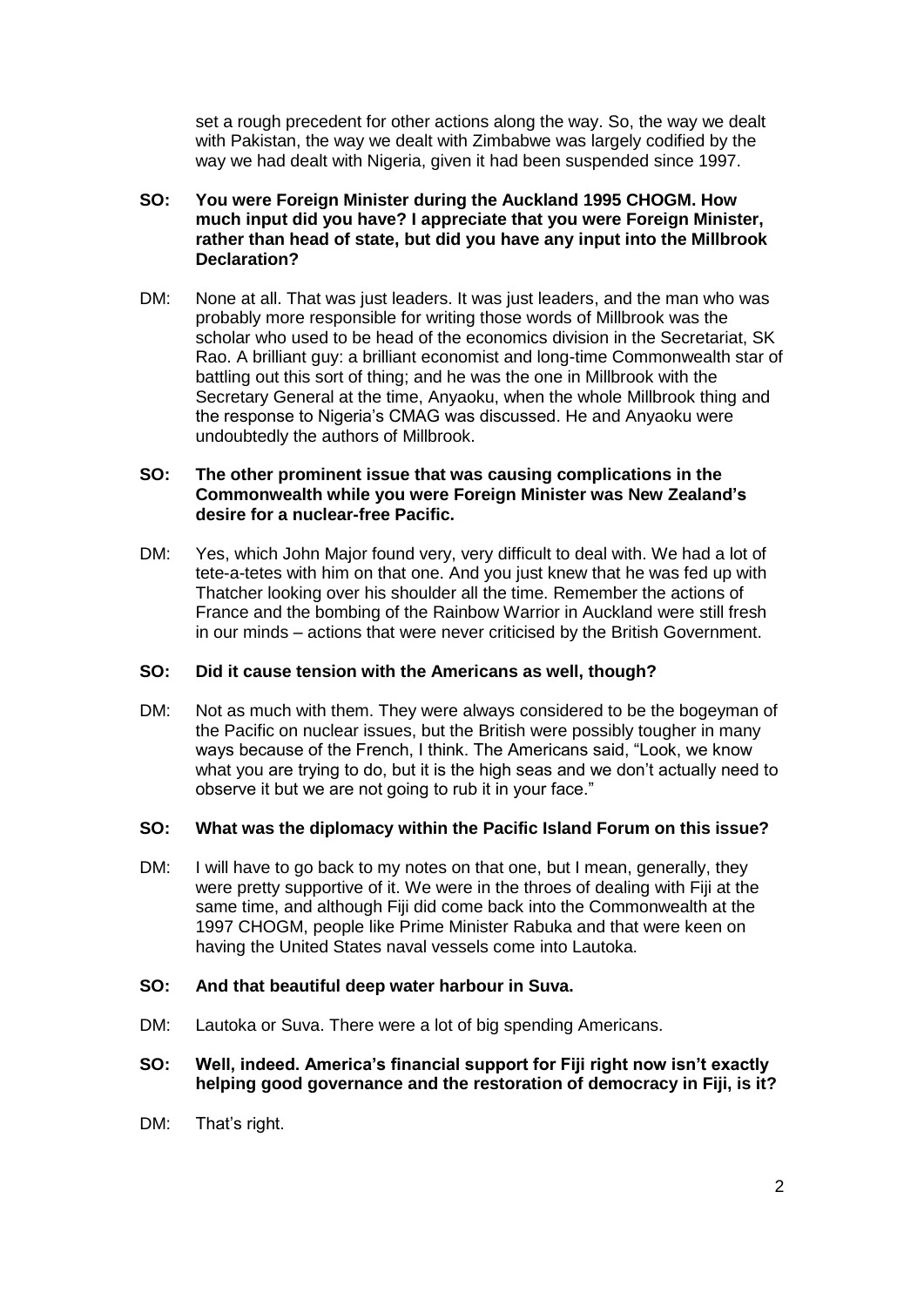## **SO: When you were elected or selected at the Durban CHOGM in 1999, how much of a handover was there between you and Chief Emeka?**

DM: Nothing much there, but I came to London and had two useful meetings with Anyaoku. Well, no-one knew what was going to happen. They had Sonny Ramphal for 15 years or something as Secretary General – probably 16, it would have been an even number – and then Anyaoku took over. At the Cyprus CHOGM of 1993, there was a lot of angst between Australia, Canada, New Zealand and the UK, I think – and I was very peripheral to this – about Anyaoku's performance. Clearly, the more agitated they got about Anyaoku, the more support he got from the developing countries. He wasn't anywhere near the same person as Sonny Ramphal was. I think Anyaoku was more like the current Secretary General – more of a quiet diplomat. The result of that [was], because his had been an open ended contract when he was selected in 1989, leaders said, "Right, we are now going to finalise a termination to your contract. You will get two more two-year periods. In other words, you will terminate in 1999." But no one knew when he was going to stop work. So, in 1999, I was elected. They elect you first and then they say you are appointed. So, he then decided that he would not leave office until 31st March 2000, which again got people all fired up. I just happened to say, "Look, I am the incoming Secretary General. I am not going to fight this one. If he wants to stay, then let him stay."

# **SO: You started on 1st April?**

DM: So, I started on 1st April. I came to London on, I think, about 20th March, so he and I had about a week where I met with him probably for an hour or an hour and a half, occasionally, and we would talk about the different issues that he wanted me to know about and so that I could ask questions about these issues. So, that was about the strength of the handover.

# **SO: How were his relations with Nigeria at that particular point?**

DM: Much improved. Well, they had come back at that point. Did they come back at that Durban CHOGM? Yes, they did come back at that CHOGM. So, they came back as a full member.

# **SO: In May 1999.**

DM: Well, they were informed after all [the] appeals concerning the election had been exhausted – about May or June 1999 – that they would come back as a full member at the 1999 CHOGM. So, he would have felt pretty good about that, and they went on to CMAG at the same time.

# **SO: That was a speedy restitution?**

- DM: That was very speedy, and I thought that was his one last way of smoothing things.
- **SO: Of course. At the same time as you were the incoming Secretary General, Thabo Mbeki was the first Commonwealth Chairperson in office. Did that cause tensions between your assigned roles, or not?**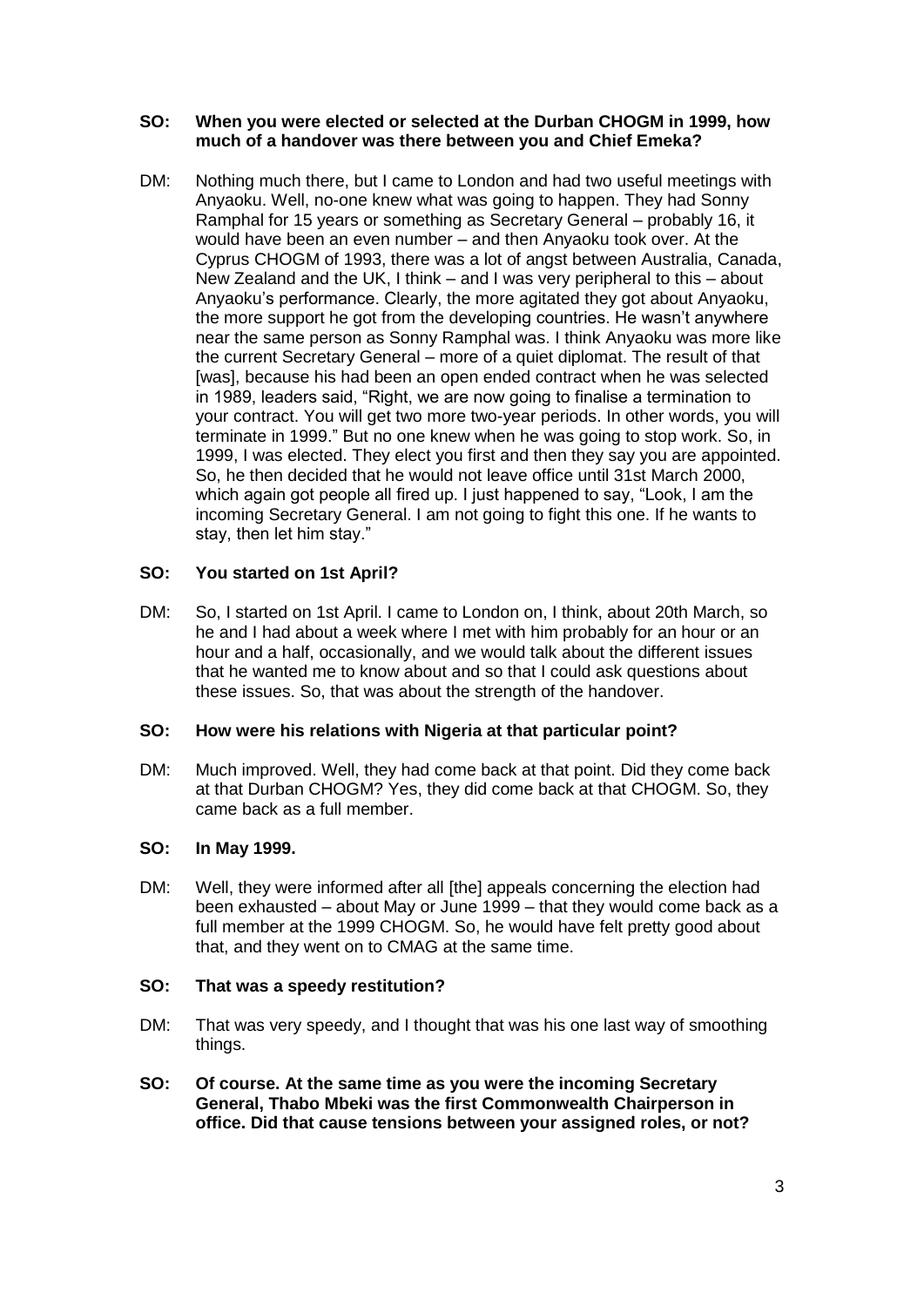DM: No, we really haven't worked that one out very well. It is kind of there, and I got quite enthusiastic about it thinking, "Look, if we don't do anything, the South Africans won't do anything. So, we have got to give Thabo some tasks as chairperson in office." I don't think we did, actually. You see, we could see earlier on that the only people who can speak at the UN are heads of government or a head of state, and to that extent we could say to Thabo, "Well, you are speaking at the UN once a year when everyone else does, so we would like you to spend some time talking about the Commonwealth." But it never actually came to very much; we didn't really get the full advantage of it. Now, that is what I call the formal part of it. How do you make use of your Chairperson in office?

#### **SO: But surely he was concentrating so much on African Renaissance and the shift from the OAU to the AU at the time?**

DM: Yes, he just wasn't going to play, so I didn't lose sleep on this one. I was still thinking [that] we have got to do something to enhance this Chairperson in office, and I don't really think I ever succeeded in achieving much at all. But I can tell you this, in the case of Thabo and the case of John Howard and the case, certainly, of Obasanjo, each one of them I went to one or two times and said, "Look, I have got a real problem. This is my way of getting out of it. What do you think?" So, it gave me a sounding board and in all cases they were pretty useful. I went to Thabo and I said, "Look, we have got this problem in Fiji. It is not going to be fixed by anyone that Fiji knows" – because we had Ratu Mara there still, with arrogance and all that sort of thing.

# **SO: All six foot eight inches of him!**

DM: All six foot eight of him, and so I spoke to Thabo and said, "I think if you can provide me with a judge, I can then take that person to Fiji and say, 'Look we can help you out here'." They nominated three judges, and one of them was the Constitutional Judge Pius Langa. I spoke to them all on the phone and I thought, "No, this is the guy. This one will be good." I sent a message to Ratu Mara that I was sending an eminent South African judge for the purpose of helping Fiji get through this current problem. Well, I got, "What does a South African know about Fiji?" So, I said to Pius, "It is going to be uphill." He just put that big smile on his face and said, "Oh, well, we will see what happens." He did very well, because Pius Langa had huge intellect.

# **SO: Ratu Mara would have respected that.**

DM: Yes, ultimately he did. Ultimately he did. He knew that he was dealing with someone substantial, that this guy wasn't just an African chief.

# **SO: He wasn't a cypher.**

DM: No, and of course, Pius had done all this work in Lesotho, too, on peacebuilding there. So, Pius Langa went to Fiji a few times and he would just sit down with Ratu Mara and he would sit down with other leaders and talk to them, and it was useful. So, in that way, that was an indirect way of using him – the Chairperson in office, that is. It was hooking them into the role, saying, "I am approaching you because you are Chairperson in office and I need you to help me." And in all cases, they played ball well.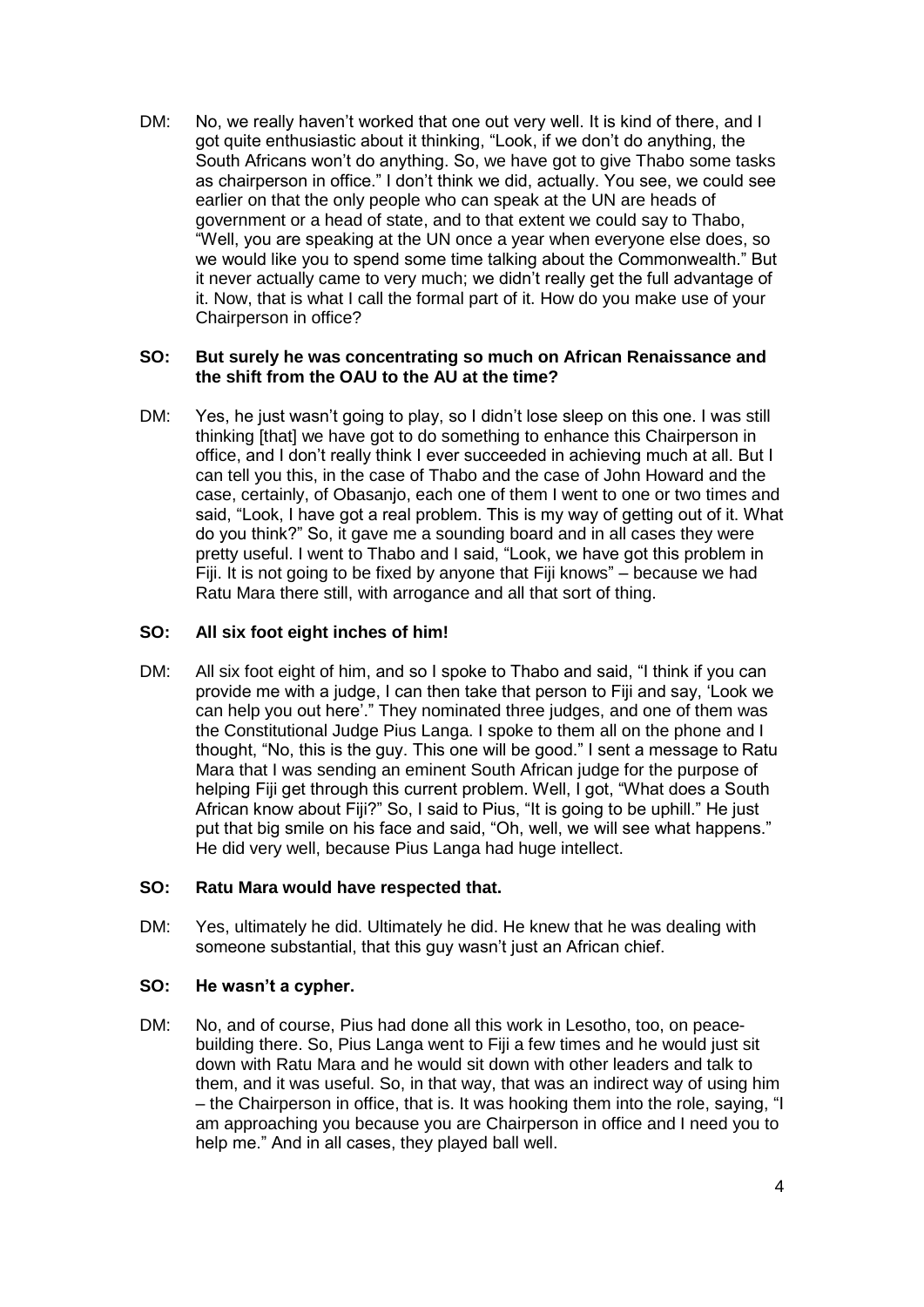# **SO: What was the impact of 9/11 on the actual diplomacy of the Commonwealth, particularly towards Pakistan?**

DM: Well, of course Pakistan turned right around.

# **SO: Suddenly General Musharraf became 'the good guy'?**

- DM: Yes. I think I made mention of that. Everyone suddenly wanted to invite Musharraf to dinner. There was no problem about postponing the CHOGM: everyone realised that leaders had more to worry about than to go to the CHOGM at that time, in the very close aftermath [of 9/11]. I think I flew straight to Australia. There were about three leaders who rang me almost within 24 hours of one another and just said, "Look, Don, I just can't get away from my country at this time." Then I knew it was all over, so I pulled the plug on it. The funny thing about the Commonwealth is that they were all asked locally, "Are you going to go ahead with CHOGM?" "Well, of course we will go to CHOGM." "Well, what if no one is there?" "Well, that's entirely up to the Secretary General." So, I just knew that I could pull the plug and they would all agree that I should pull the plug. None of them asked me to pull the plug, but I knew they wanted me to pull the plug!
- **SO: As you say in your book, suddenly Britain wanted Pakistan as a regional 'anchor state'. So, it became enormously important to the British government in their calculations of the 'War on Terror' and the launching of the coalition to tackle the Taliban. Did that complicate your relationship to the Blair government as you tried to encourage Pakistan to return to democracy?**
- DM: Well, I had some arguments with FCO at the time. I said, "Now, let me be quite clear here. You are going to treat Pakistan differently as a bilateral relationship [compared] to how you are dealing with it with us [the Commonwealth] as a multilateral relationship." They were not on…Were they on CMAG at the time? We took Britain off CMAG. probably at Coolum, I think. We could not have sustained their dual position.

# **SO: In 2002?**

DM: Yes, you see, they had been members of CMAG since 1995, right through. And I assisted that. I said, "Look, we have got to rotate this CMAG." And I told, I think, Robin Cook that they were going to be coming off the CMAG.

## **SO: Your book makes specific mention of how this supremely irritated the Foreign Office and the Blair government.**

DM: The Foreign Office, very much so.

#### **SO: Was there a feeling that Britain should have a permanent representative on CMAG, rather like the UK's permanent seat on the UN Security Council?**

DM: Well, yes, but they got used to it. When I talked with Boutros-Ghali, who was wanting to set up a similar sort of CMAG-type thing in *La Francophonie*, he asked me about it and I explained to him the rotating membership of CMAG.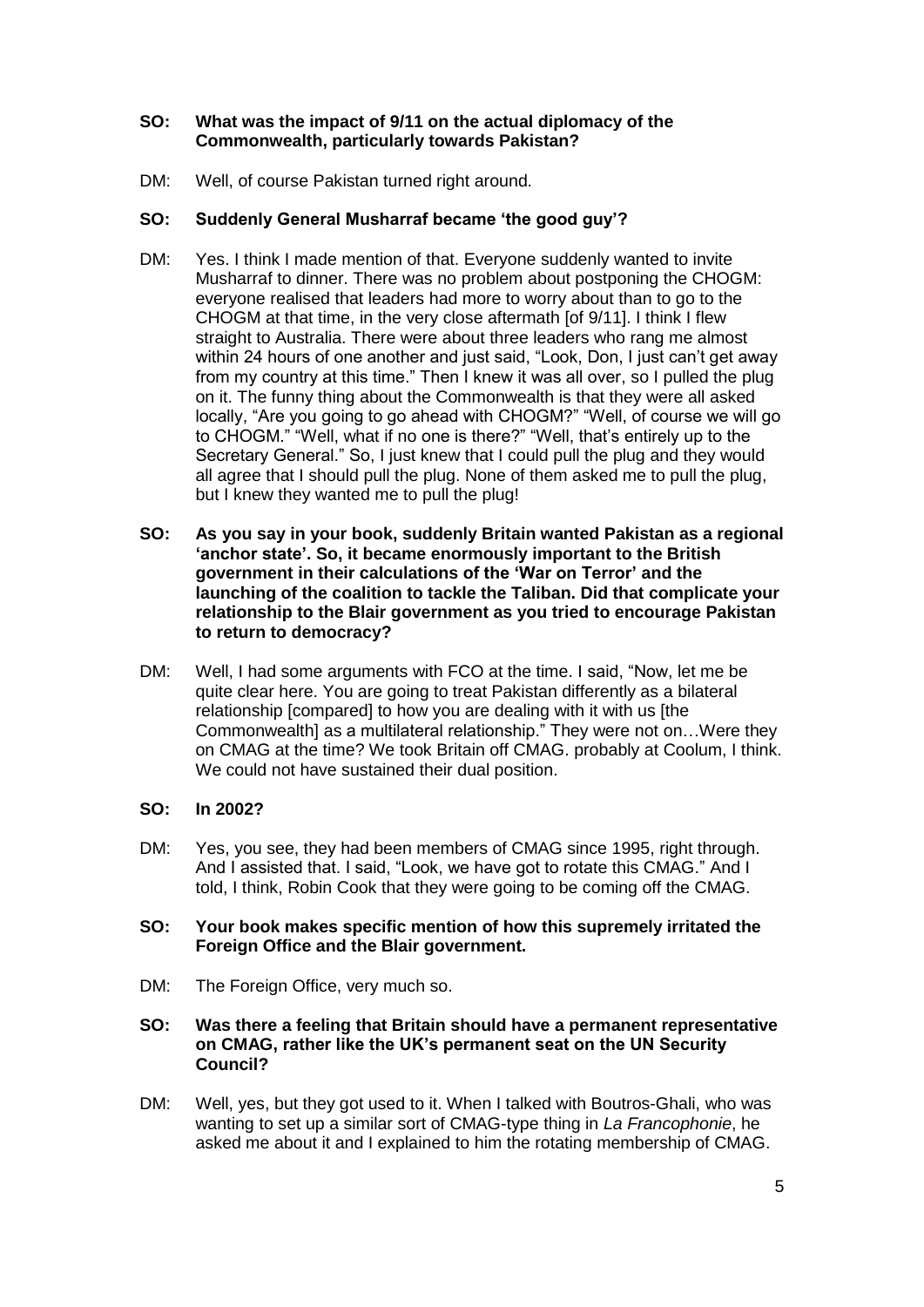He said, "I could never believe that we [*La Francophonie*] could have a CMAG in which France wouldn't want to be a permanent member."

# **SO: That's interesting!**

DM: I said, "Well, I can understand it, but I have insisted that there has got to be rotation." Now, whether I explained in the book, but I thought the only way I will get away with this is [by making] sure that those four, old Commonwealth countries, as long as two of them are properly there, we must keep rotating their group around all the time. That is everlasting.

# **SO: So that was your sop?**

DM: Your words. Mine [would be] "strategy", yes, to satisfy everyone.

## **SO: How about your broader relations with the Blair government and their attitude to the Commonwealth?**

DM: Oh, it was hot and cold. I got very angry with them a few times, and one time we had a CMAG here in London. Ministers turned up from all over from the Commonwealth for this meeting of CMAG, and not one of the British Ministers could even walk across St James's Park.

## **SO: And it wasn't even raining, don't tell me?**

DM: They had a Foreign Secretary and I think there were three Foreign Office ministers at the time, and I really tore into Michael Jay at the time. I said, "Don't send your officials to my officials telling me how you have to be on CMAG when you can't even perform when you are on CMAG."

#### **SO: Did you feel a certain discomfort when you were elected at Durban? After all, your Prime Minister couldn't be there because there were elections in New Zealand. You were just saying about poor indications of dedication to the Commonwealth there.**

DM: Yes, well, you see, I was aware that New Zealand always has November elections. CHOGM is always November, so we always miss out on CHOGM about every third time.

#### **SO: Just as well America isn't also involved in Commonwealth affairs!**

DM: I've sat with Americans at many international meetings – APEC, ASEAN Regional Forum, etc. Wonderful people but I'm glad they're not in the Commonwealth.

Yes, we also missed out on Cyprus, so my friend Philip Burdon – as a senior Minister in a safe seat – was there. It is just one of those things, and occasionally it hits Australia too, because normally Australia and [New Zealand] have elections in the October-November period, as [happened] in Kampala. So, either one of us tend to miss out occasionally.

**SO: Talking about the complicated attitudes of certain countries toward the Commonwealth, I want to moving on to India. India has been a core member of the Commonwealth since 1949. It could be described as**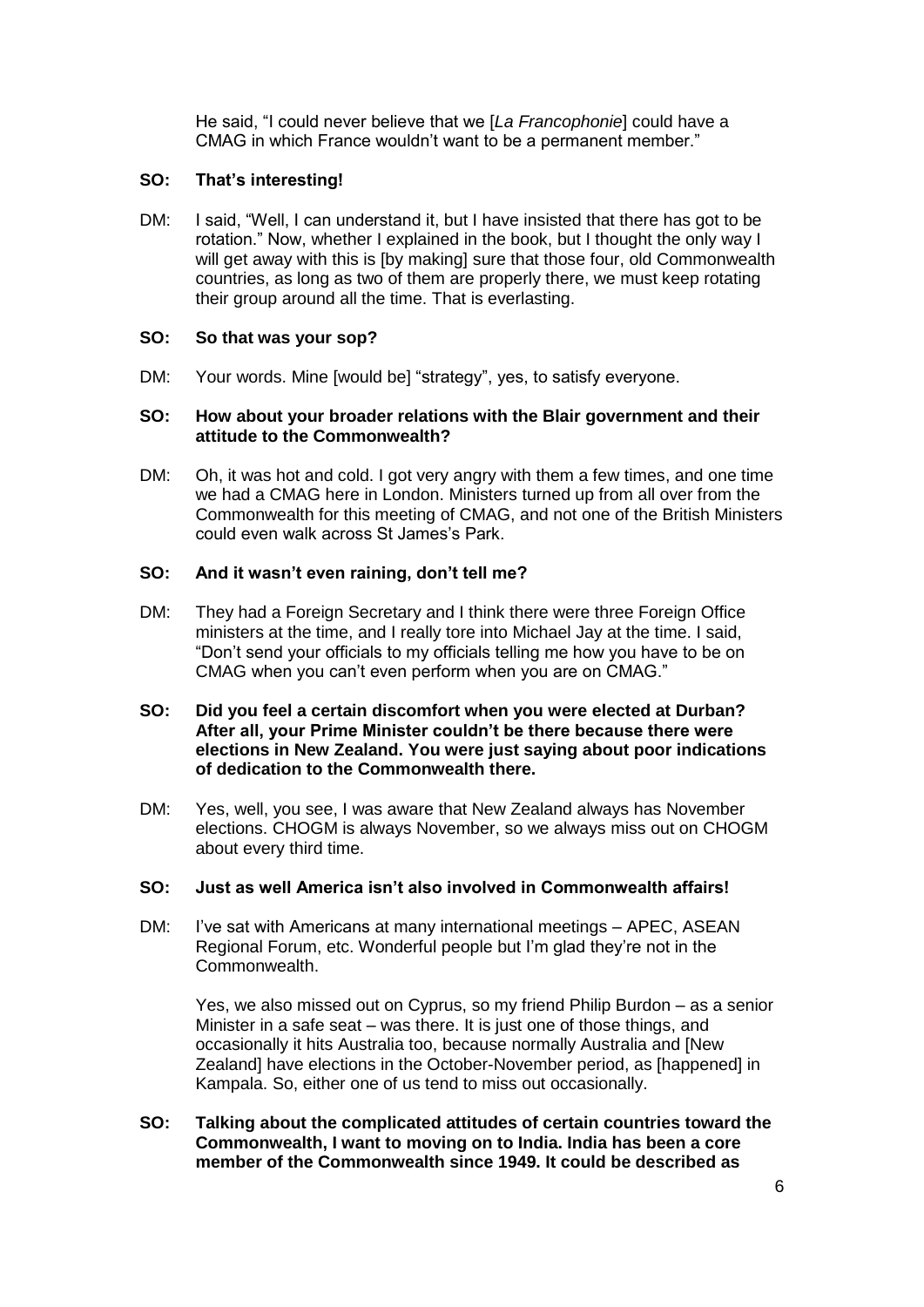**'Nehru's Commonwealth', until the expansion with the Afro-Asian countries which changed the organisation dramatically by 1965. It always strikes me that India hasn't used the Commonwealth to the extent that it could have done, given the pattern of the Indian diaspora and given India's own strength,**

DM: India post-Nehru went very anti-colonial, and they really wanted to rid themselves of any association with the Commonwealth. I don't know where the turning point was: maybe the Bandung conference setting up the Non-Aligned Movement…

## **SO: So, choosing to focus more on the UN and Non-Aligned Movement?**

DM: The Non-Aligned Movement was everything. The Commonwealth? Everything but that. The old phrase [from Matthew 7: v.15-20], "by their fruits ye shall know them." If you track back and see when Indian prime ministers actually went to CHOGM, we see a huge gap there – back in the 1970s, 1980s. It was Prime Minister IK Gujral that really, I think, got it moving again. Vajpayee, I don't know – I would have to check the records – but certainly Gujral in the late 1990s was very active. When I came in, Vajpayee said to me, "I was fighting the British in 1947. I wasn't holding any candle for the Commonwealth at all." But, he says, "I now know what they do and they do a lot of good things. I am prepared to go along with this." Prior to Gujral was Narasimha Rao, and he was the one that started the move to turn India's economy totally around, using Manmohan Singh as his Minister of Finance. So, he was more outward looking, too. Up until Narasimha Rao, there were very few Indian Prime Ministers in general who were pro-Commonwealth. And, of course, this coincided with the diminishing of the Non-Aligned Movement anyway in the early 1990s.

#### **SO: So, it was only at the end of the Cold War – with the parallel diminution of the significance of Non-Aligned Movement – that India started waking up again to the value of the Commonwealth?**

- DM: It was waking up to its external relationship generally, I think, and the Non-Aligned Movement wasn't going to go anywhere.
- **SO: But how much of it was also the product of a limited Indian bureaucracy, in terms of the relatively small size of its Foreign Affairs department? Given the size of the country, it could be said that India has a remarkably small foreign service and representation. How far has India marshalled its forces and focussed on the UN, sending only the 'B Team' to the Commonwealth? Was this also compounded by a culture of 'discuss and delay'? So, you have got three factors which would limit India's active engagement in the political affairs of the Commonwealth.**
- DM: Yes, I know! But they have never been very helpful. I also parallel that with the fact that, which one of their neighbours do they really get along with very well? None of them! Now, surely, the first element of diplomacy is at least get along with your neighbours.

#### **SO: It is basic diplomacy driven by geography.**

DM: I know. They just seem to have an inability to get along with their neighbours.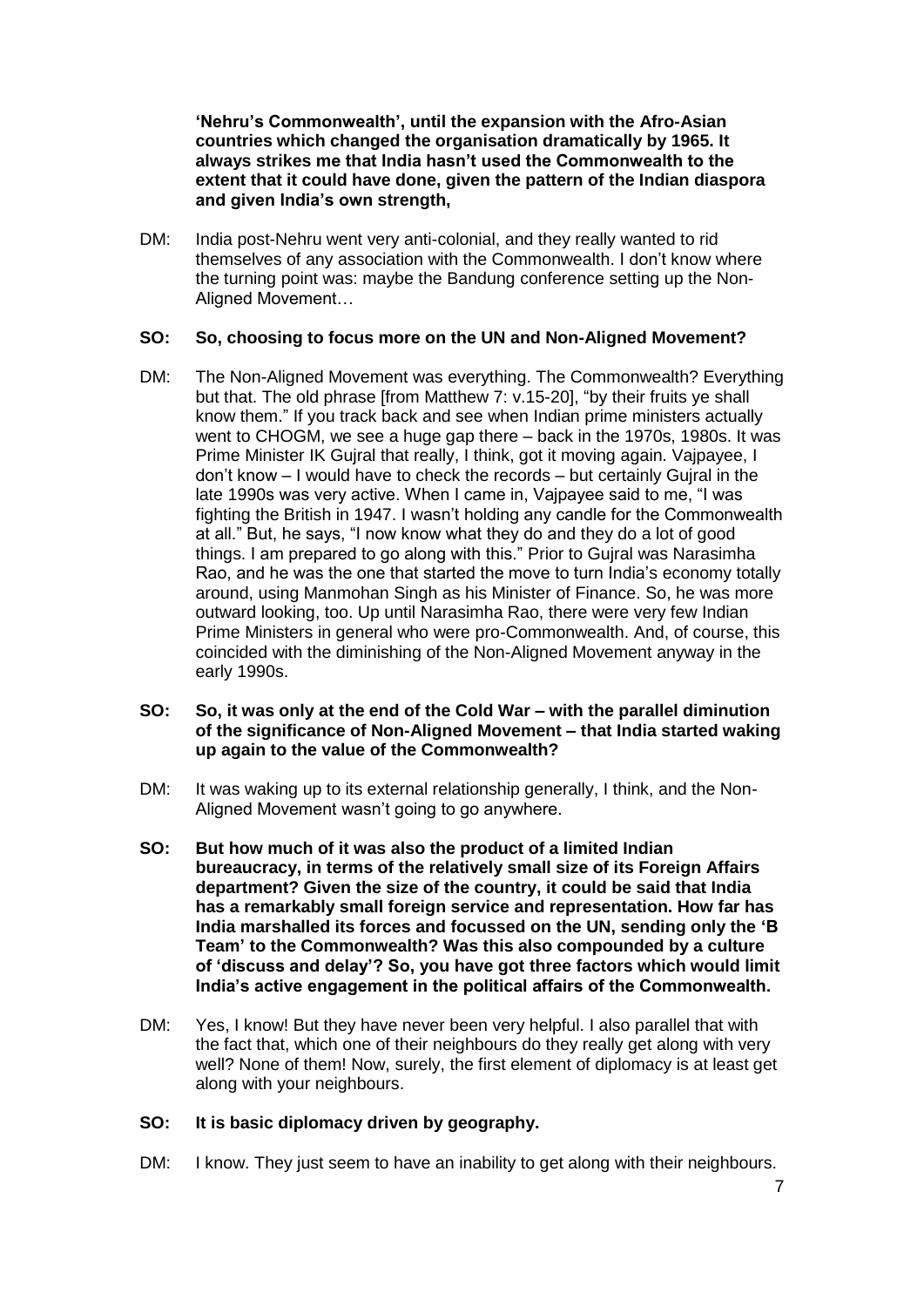- **SO: Surely that had become even more problematic by 1999, in terms of the India-Pakistan bilateral relationship, as Pakistan acquired nuclear weapons. Did this cause you complications in managing tensions within the Commonwealth? You have made reference to Musharraf as the 'favoured ally', post-9/11.**
- DM: Not really. I was the Foreign Minister at the time, [and] I had to bring in the Indian High Commissioner and complain bitterly about the fact that they had just detonated nuclear weapons and they had become a nuclear power. And, of course, the same thing happened with Pakistan. The day they became a nuclear power, everyone was screaming at each other.

## **SO: Well, they had achieved membership of the 'great power club', hadn't they?**

DM: So, as everyone knows now, India was developing that bomb way back, and Pakistan was too, as we now know.

## **SO: So, there was a certain degree of cynicism, then, in your reprimand?**

- DM: Oh, yes.
- **SO: Just going back to the beginning of your term of office as SG, how much of your time did indeed go to Zimbabwe? Obviously you spent a great deal of time discussing it in your book, but did this really consume your energies in your first term of office?**
- DM: It just took up a hell of a lot of time. It didn't have me lying awake at three o'clock in the morning – which, you know, when that happens, it is something you have got to do something about! All the time, I was trying to work out ways to resolve it. I was convinced we have got to get ahead of this issue. Not be trailing it all the time, not just reacting to it: we have got to get ahead of it somehow. I spent a lot of time on the phone with Kofi Annan, with other African leaders, with World Bank and IMF people. I felt that, if we had all coalesced together on this, we could put the appropriate pressure on Mugabe. But holding that bunch together was like herding cats, really.

#### **SO: How much of the Zimbabwe problem would you attribute to Mbeki? In your book, you say he was trying to "hold the Commonwealth at arm's length".**

DM: Yes, well, you see, when I talked to other African leaders, I pushed them quite hard, and if I pushed them too hard, they would say, "Look, Don, this is Thabo's area." In other words, Thabo was saying, "Southern Africa is mine. You stick to West Africa, you stick to East Africa; Southern Africa is mine."

#### **SO: Was that also because you were a New Zealander?**

- DM: A little bit of that, yes.
- **SO: As if to say, "You are not the 'anchor state' in this region; I am."**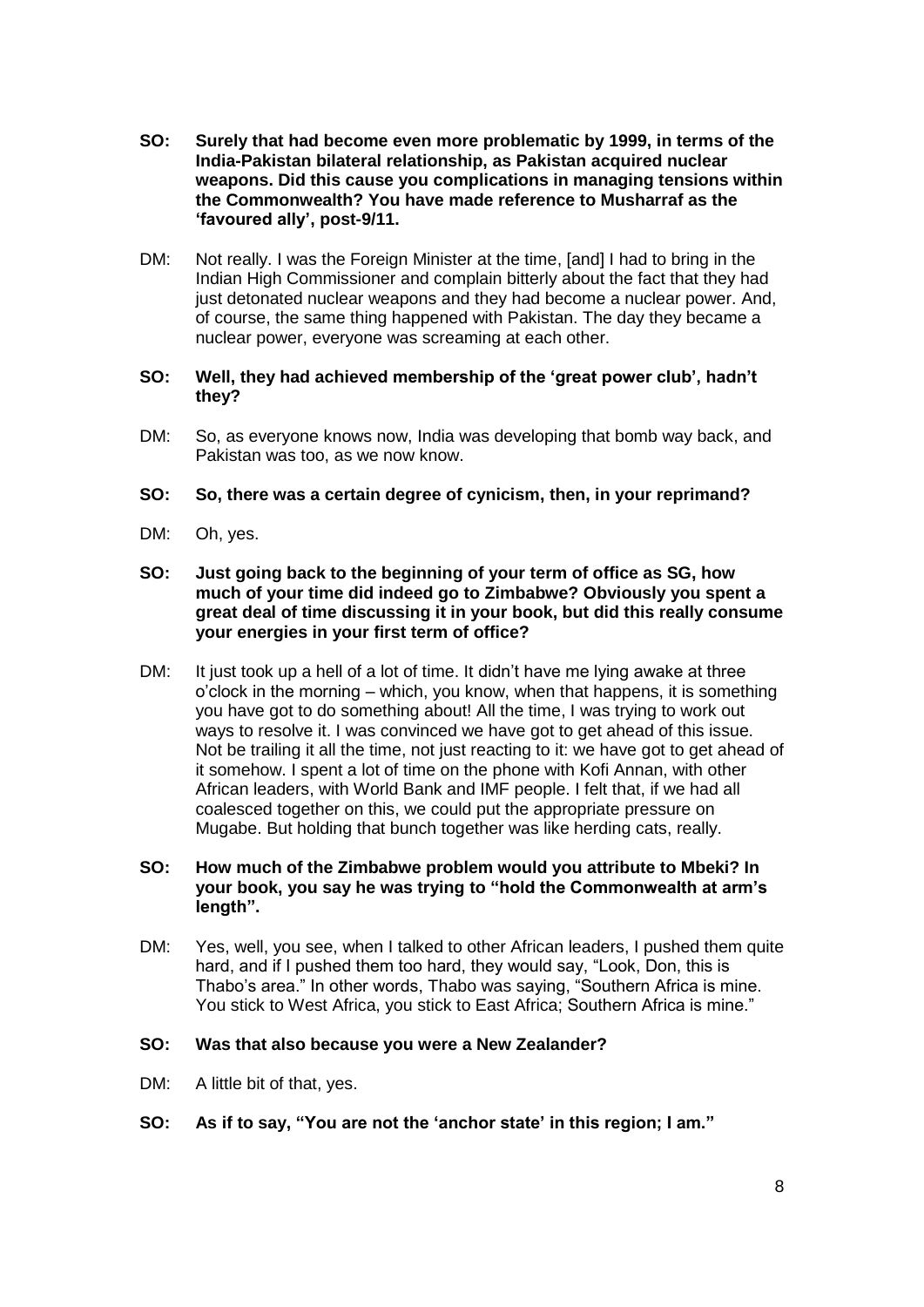DM: Oh, yes, and he seemed to grumble continually to his staff. "If I hear Don McKinnon talk about CMAG or Zimbabwe one more time…", or something like that. Later, President George W Bush acknowledged Thabo's role in Southern Africa, and so the US stepped aside from criticising Zimbabwe or Mugabe. But he wasn't a good political leader, Thabo. I was told the story that there was one of those late night meetings with Mandela, Oliver Tambo, Govan Mbeki and Walter Sisilu as to who was going to succeed Mandela. It was felt that the weighting was with Cyril Ramaphosa, but then one of those events where someone drops a cup or something and someone says, "Let's get this over with and go with Govan's son, Thabo." And that was it. It was just one way into the campaign for the ANC.

## **SO: I have to say, though, I do think that history is going to be kinder to Thabo Mbeki's attempt at quiet diplomacy with Mugabe than perhaps the press was at the time.**

DM: I thought the British press was cruel on that, all the time demanding, "Why isn't Thabo beating up on Mugabe?" Well, he's not going to. He is not going to. I would get asked this all the time, and I would say Thabo also did not have the confidence of others such as Obasanjo, Bakili Muluzi, Levy Mwanawasa or Yoweri Museveni to publicly criticise. And Neighbours don't generally criticise each other. I would say [in response to questions], "Can I remind you, when the French blew up Rainbow Warrior in the Auckland harbour, the British government never criticised the French."

## **SO: No, they didn't, did they.**

DM: No. That is neighbours, looking after each other. Not that it was reciprocated by Mugabe.

## **SO: It is, but it is also part of 'the armed struggle', the wider ideological respect for Mugabe. So, there were all sorts of complicating factors.**

DM: The annoying thing for Thabo was that Mugabe was still the front line state leader for a long time. He was still held in high regard, only second to Mandela, but higher than Mbeki. Again, I used to tell audiences here and in my home country and elsewhere, [that] I always remember going to Thabo's inauguration. And when Mandela came in there was huge applause. When Mugabe came in, it was even bigger. You have just got to understand those values and events in that make up of Africa.

# **SO: As you say, the prestige and standing of the old man.**

- DM: He's still there.
- **SO: Yes, without a doubt. Do you know what Zimbabwe had agreed with the Thatcher and John Major governments, before Labour came into power in 1997?**
- DM: It was an ad hoc, year-by-year arrangement. Buying farms, paying money, buying more farms, but then, of course…
- **SO: So, there was a degree of accelerated compulsory purchase?**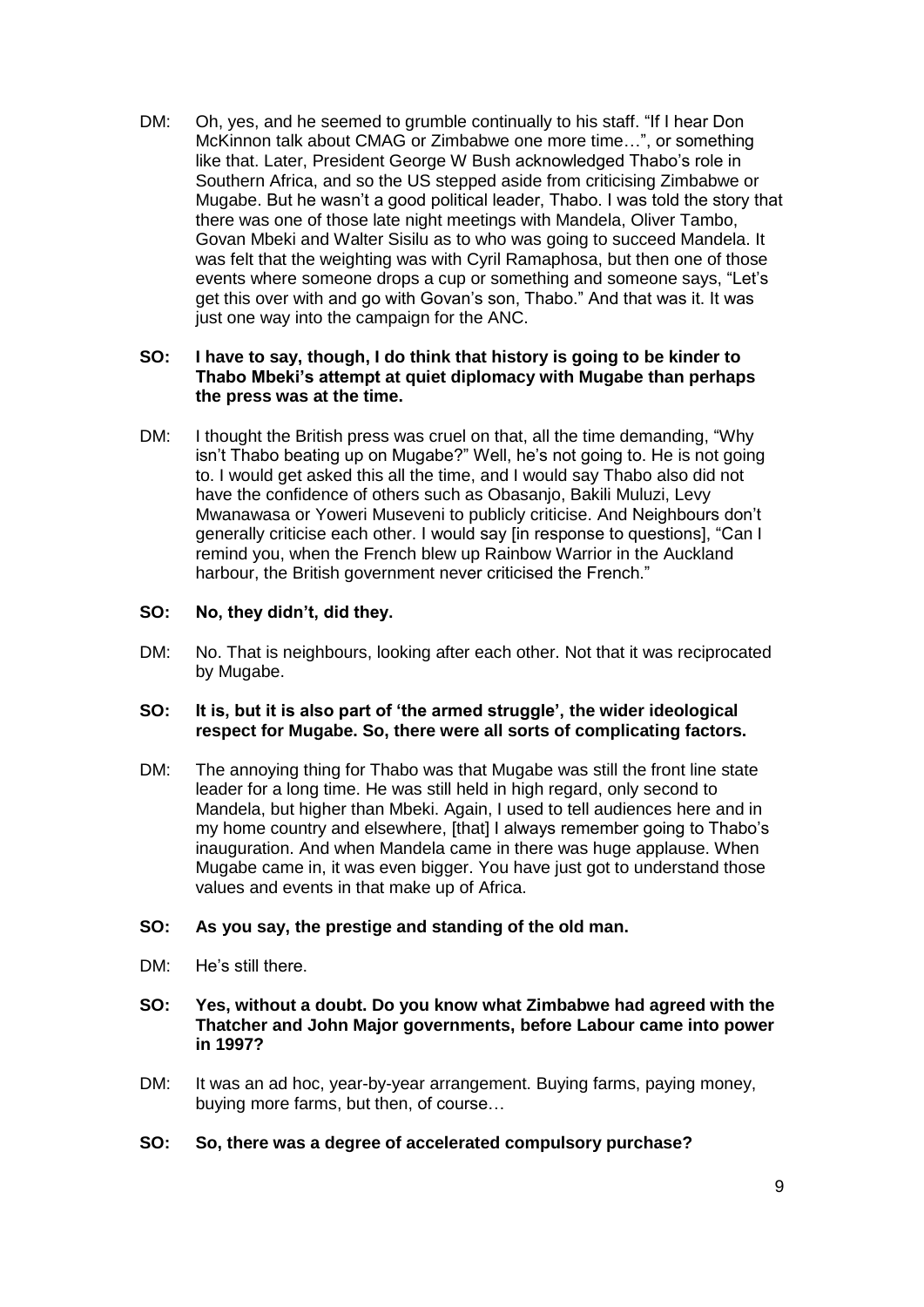DM: Yes, but of course, the Major government realised that also the farms were just ending up with Mugabe's cronies, which they didn't want to happen. Then there was this big debate. Well, how do you really break out of this? I still say that their policy was wrong, because you were dealing with a feudal structure of a single, white family owning a huge amount of land and employing a whole lot of 500 or 600 peasants. They were one degree above slave labour, and that was never going to translate to black ownership and sustain the same operation. Hence my argument was that you actually had to allow the Zimbabwe land policy to break down. Let people own their piece of land; let them do what they want on that piece of land. They can sell it, they can lease it, they can farm it – and then, ultimately, you start building up a new agricultural structure.

#### **SO: Given the importance of the agricultural cash-crop sector to the Zimbabwean economy, that really is a 'break down' plan?**

DM: It was a break down plan and there was no other way you could do it.

## **SO: Because no other way would have been politically acceptable?**

DM: You had the white farmers who had a lot of knowledge of farming and agriculture. It wasn't being translated through to the black farmers. They just became what my friend in Uganda called 'briefcase farmers', and therefore you didn't have the same agricultural division. It still remained feudal.

#### **SO: You had an intense argument with Robin Cook about this, didn't you?**

DM: Yes. He said, "I don't want to go back to peasant farming." I said, "That's the starting point. You start with peasant farming and then you slowly build up."

#### **SO: Well, Zimbabwe under ZANU-PF seems to have been intent on its process of decolonisation, and that requires expunging white settler capitalism.**

DM: Look, in a hundred years it will be different again, but if the similar size properties in the United States or Australia are compared, they all have 12,000 acre properties there that they could be growing anything on, but you won't have 500 or 600 people living on them. You will just bring in ten big combine harvesters and the whole job is done.

#### **SO: What was the feeling among the other members of the Troika – aside from Mbeki – about this critical question of the land issue? Did they feel that resolving the land issue was all part of supporting Zimbabwe's return to the Commonwealth?**

DM: They knew that the land issue had to be resolved. They all knew that very clearly. Obasanjo said many, many times that, "the land issue is not the only issue, but it is the fundamental issue and it has got to be resolved." You still had Zimbabwe white farmers actually believing that if we hang in there…

#### **SO: The international community will come to our aid?**

DM: Of course, with big pay-outs. And, unfortunately, some got killed in the process.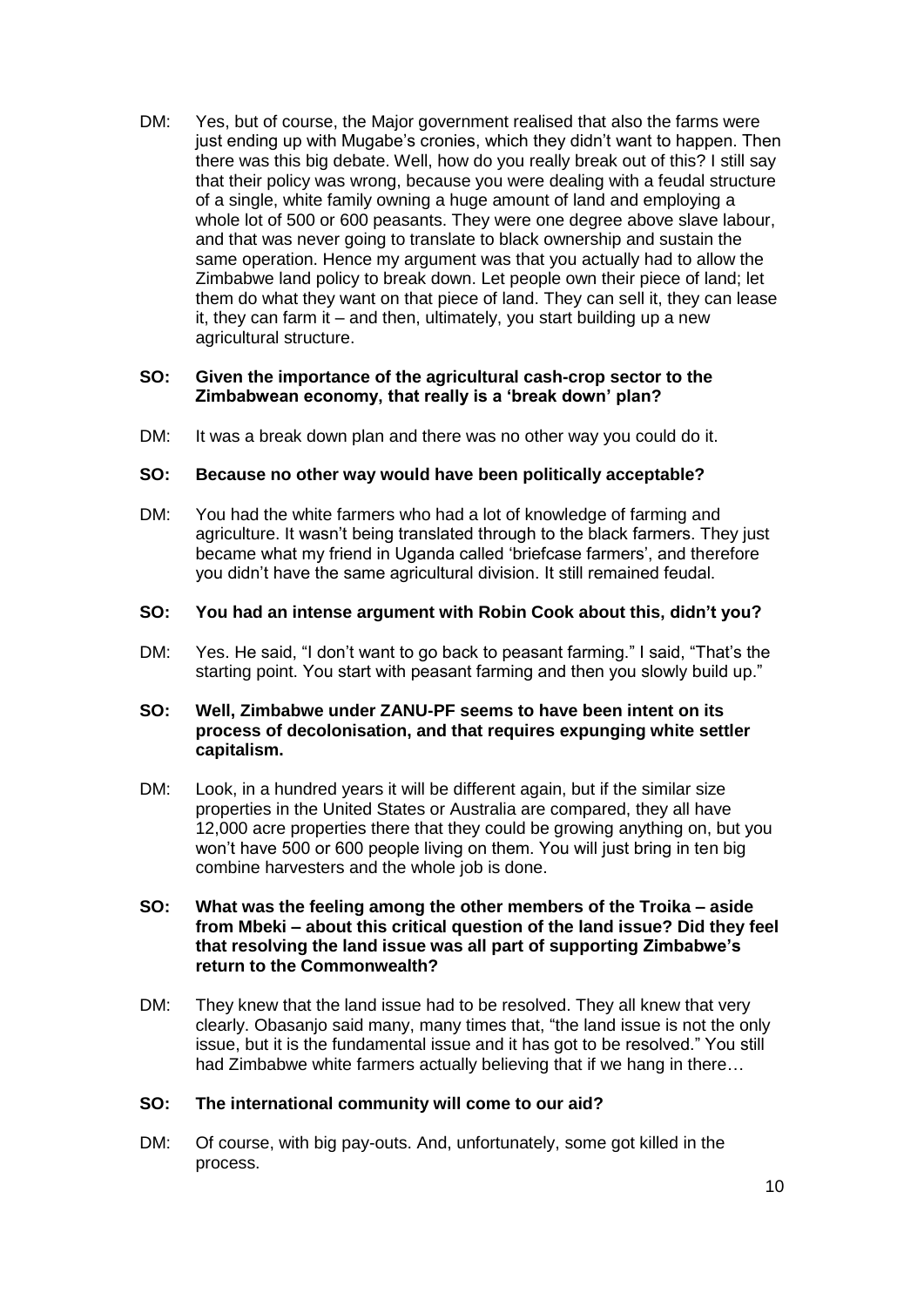# **SO: They did, indeed. Were you sending expert groups down there to try and conduct a land audit?**

DM: We did. We did it with the UN, and I was so pleased that Kofi Annan was so enthusiastic about this. He said, "Look, Don, we will both go there together – UN and Commonwealth – and we will start doing a whole process on reconfiguration of the land ownership." And we did. We had people there and it just started to get too dangerous and we knew it. They weren't met by friendly white farmers at all, and they weren't met by friendly African civil servants.

# **SO: Shot at by both sides? Do you remember when that was?**

DM: No, but it was well documented. So, we had to pull them out. They might have been there three or four months. In fact, one of them – a gentleman I sent – was there six months.

## **SO: What was the relationship between Mbeki and Obasanjo, as two leading Africans and key members on that Troika?**

DM: Obasanjo had won [his] stripes as a general and political leader, and Mbeki wasn't a general. There were times that Obasanjo treated him as a corporal and Mbeki didn't like that.

## **SO: So, he pulled rank?**

DM: There were three really dominant ranking Africans and they were Mugabe, Obasanjo and Museveni. They probably all see each other as equals in a funny sort of way. Thabo went away to university; he didn't fight in the bush.

#### **SO: So, he was firmly second tier? How about their relationship with John Howard?**

DM: John is an incredibly remarkable, successful politician, but he was old Commonwealth. He is six months younger than me, but, frankly, he was my father's generation that came to this view of the United Kingdom, the Commonwealth, and the Monarchy. Really, he was my father's generation.

#### **SO: Was that a reflection of his personal outlook or actually his politics?**

DM: I think it was very personal, the way he saw it. I would ring him up and say, "John, this is the issue, so and so and so and so." "Well, what's Blair or Chrétien saying?" He would never say, what does Uganda and Museveni say? What's Trinidad or Barbados saying?"

## **SO: What underpinned that? Was it also because there is the intelligence network which has got a Commonwealth label attached to it?**

DM: There would be a bit of that in it, but he just was old style. He came out of the stable of Robert Menzies and that sort of thing. Frankly, he is one of the most successful politicians we have ever had. He saw off four members of his own party [and] beat four prospective Labor prime ministers. He did extremely well on the Zimbabwe issue. He just listened very carefully to both, in the Troika,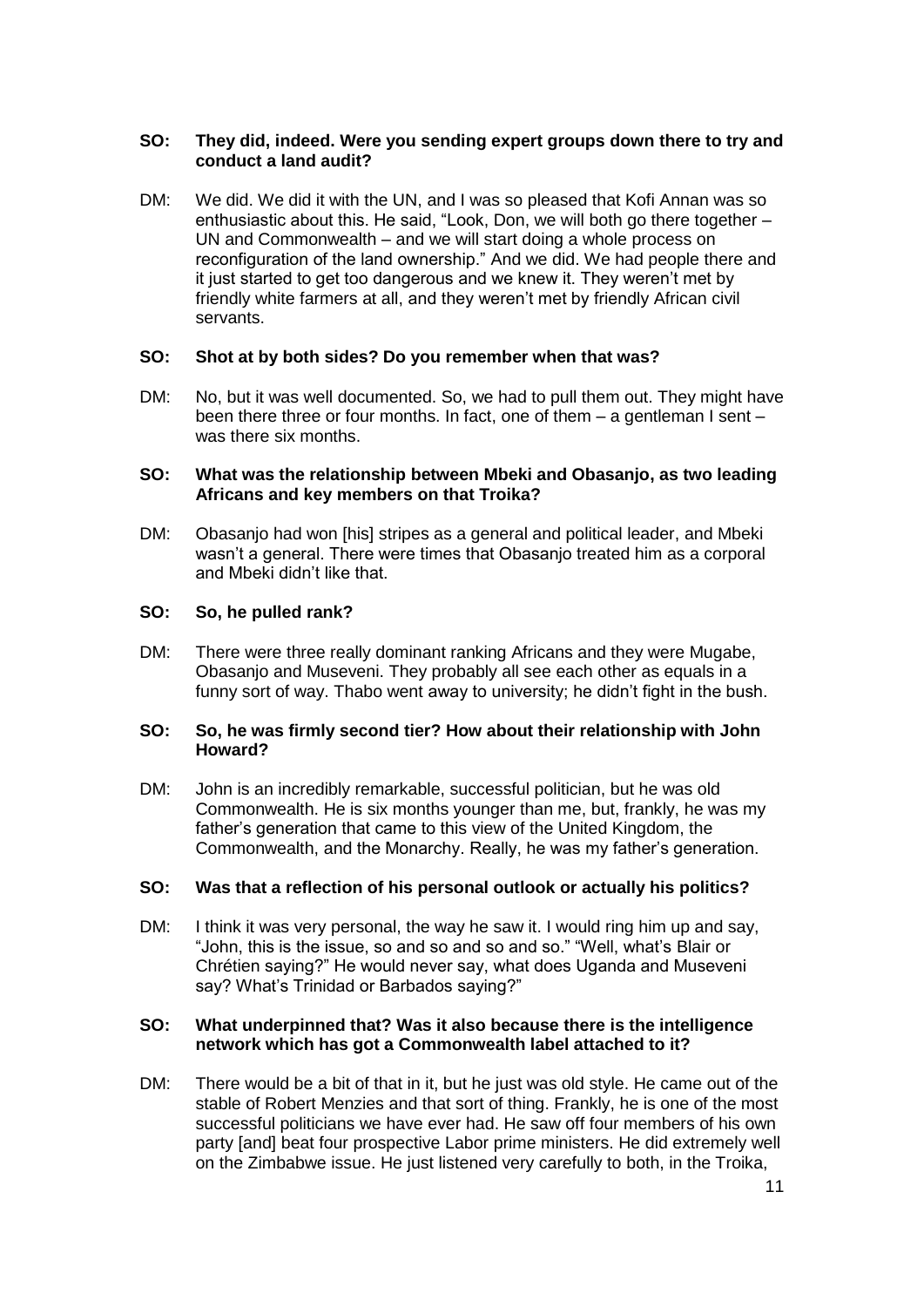of Obasanjo and Mbeki. He would ask very pointed questions and he would get very straight answers, and he would accept them. He was expecting something different, but he knew that the great strength of the Troika was the fact they had two major African powers. Anything less than that and it just wouldn't have flown.

## **SO: And in Obasanjo, you have one very 'big hitter'?**

DM: A big hitter, and he knew African politics, and when we had that last Troika press conference they didn't want to be seen to lead there. So, we arranged that the three of us – Obasanjo, Mbeki, and myself – would sit down with John Howard as the chair. [He then] took the lead at the press conference so that they didn't have to answer questions.

#### **SO: In the run up to the Abuja meeting in 2003, Mugabe had launched something of a counter-strike against you.**

DM: Very much so. He infuriated Obasanjo, too. The same sort of thing. Mugabe just flailed out: "How dare anyone suggest the Commonwealth is going to do anything with me? How dare there be a Commonwealth meeting on African soil and I am not there?" Obasanjo put in hours of effort with him and the last roll of the dice was when Mugabe said to Obasanjo, "You invite me and I will decline to come."

## **SO: So, that was the deal?**

DM: Obasanjo just said, "I wouldn't trust him". So, he wasn't invited. He just knew that if he invited him, Mugabe would turn up, even if he privately declined.

## **SO: Yes, something like his photo opportunity shaking Prince Charles' hand at the funeral of the Pope.**

DM: Yes. People underestimate how smart that guy is. He is an absolutely phenomenal politician.

## **SO: Would you agree with commentators who say that Mugabe hasn't changed one bit, but instead it is the international climate around him that has changed?**

DM: Yes, that is probably right, actually. I haven't spoken to him for probably five years now, but he was always as sharp as a tack. He could out-think all his ministers within the first ten minutes of every day. He would be well ahead.

## **SO: So, it is not a question of people controlling information going to Mugabe? Or is it a case of him being surrounded by ambitious politicians – all powerful in their own right within ZANU-PF – who were 'working towards' Mugabe?**

DM: He is surrounded by people who realise they are caught up with his future.

### **SO: Like those surrounding Saddam Hussein?**

DM: And [they] know that they cannot leave him or they will suffer. They all know he is doing a lot of things wrong, but they are caught up in the fervour of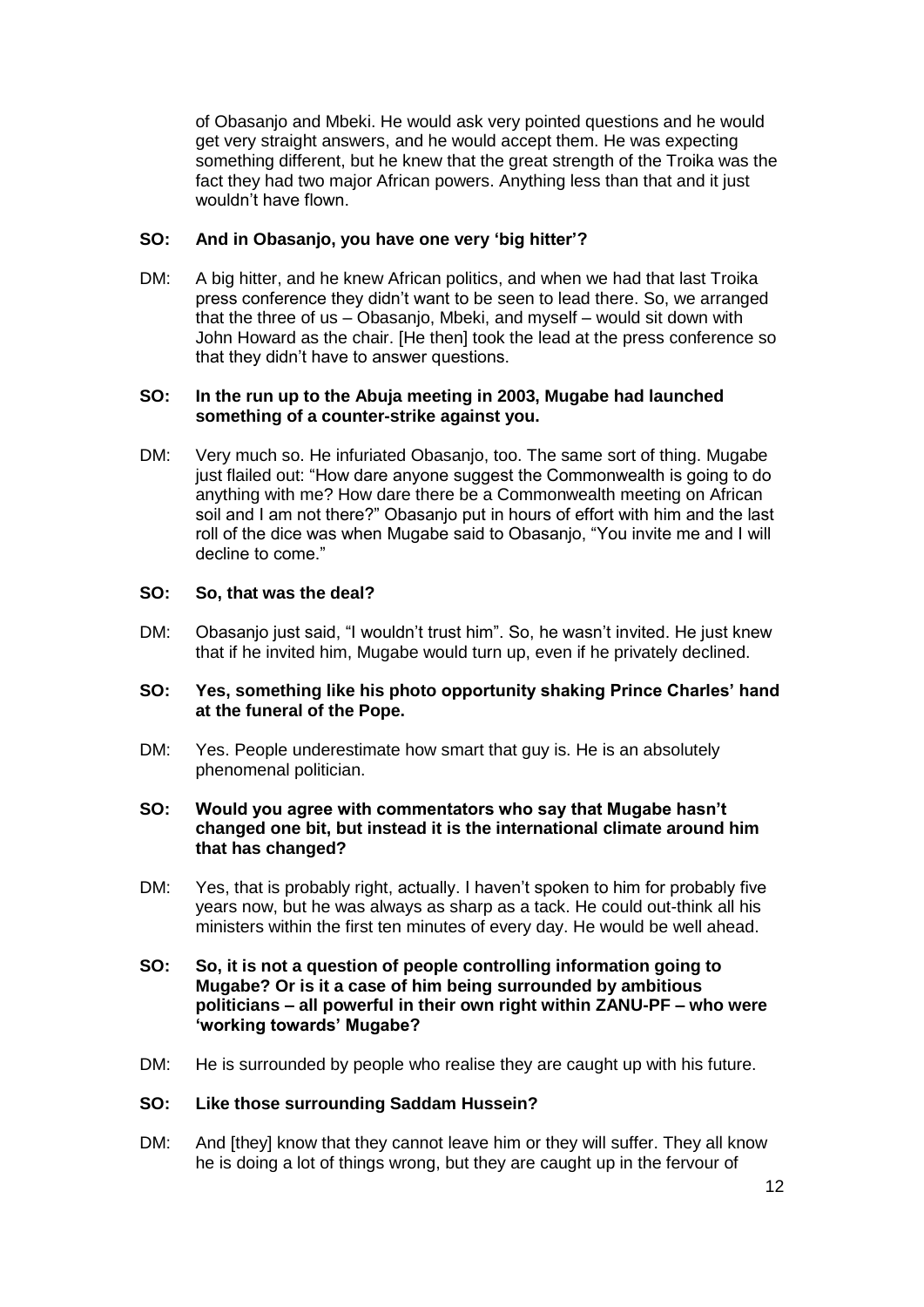'Africa for Africans', and they just don't see it any other way. So, that will stick with them. He is so smart. He rings them, calls them over one by one to his office and tells them that, actually, they are the one, the person that he is anointing to take over from him.

# **SO: That is very flattering.**

DM: So, they go out with a highly inflated chest of oxygen and, ten minutes later, someone else comes along and is told the same thing. He plays them all one against each other.

# **SO: Divide and rule?**

DM: Yes. He does extremely well. You have got to hand it to the guy. The sad thing is [that] he did a tremendous lot of good for Zimbabwe probably up to about 1996–97, and, of course, the economy started running against him.

# **SO: It is the tragedy of the man, as well as the tragedy of the country.**

DM: Yes. So, they have just got to pick themselves up, which they will. They are a hard-working, resolute sort of people.

# **SO: But he was certainly lobbying against your second term of office?**

DM: Oh, yes; furiously.

# **SO: And you made reference to the fact that it was because of the Pacific island block that was wholeheartedly behind you.**

DM: Well, Africa was divided, too, you see. [Mugabe] convinced Mbeki; Mbeki was his front man on Africa. Mbeki had this late night meeting – it was literally a midnight meeting – and Mbeki called all the African countries together and said, "Look, this is a critical thing tomorrow. We have got a good candidate for Secretary General. It's Lakshman Kadirgamar from Sri Lanka. We have got to get rid of McKinnon." Now, the people who reported this to me obviously might have been guilty of gilding the lily a little bit. They talked about some other things leading up to this, but then they started to get onto this issue of Secretary General and the voting for the Secretary General, and it was Thabo who led – started talking about it, pushing the discussion. Once that started in earnest, about a third of the African leaders left the room and duly reported to my African staff.

# **SO: Really? They got up and left?**

DM: Yes; they just left the room. Which is a very African thing, you see: rather than take it head on, just withdraw, quietly withdraw. They had Caribbean leaders there, too, you see, because Patterson, the Jamaican, was a long-standing friend of Mugabe. The Caribbeans happened to say, "Well, look, we are not voting this other guy," and then I think they realised that this business was because of Mugabe. Thabo had been saying, "I will deliver all the African votes for the Sri Lankan candidate," and Obasanjo and others said, "No, he is not delivering my vote." So, the strategy frankly all fell apart, but the effort by the Zimbabwe diplomats to pursue the objective was formidable. They had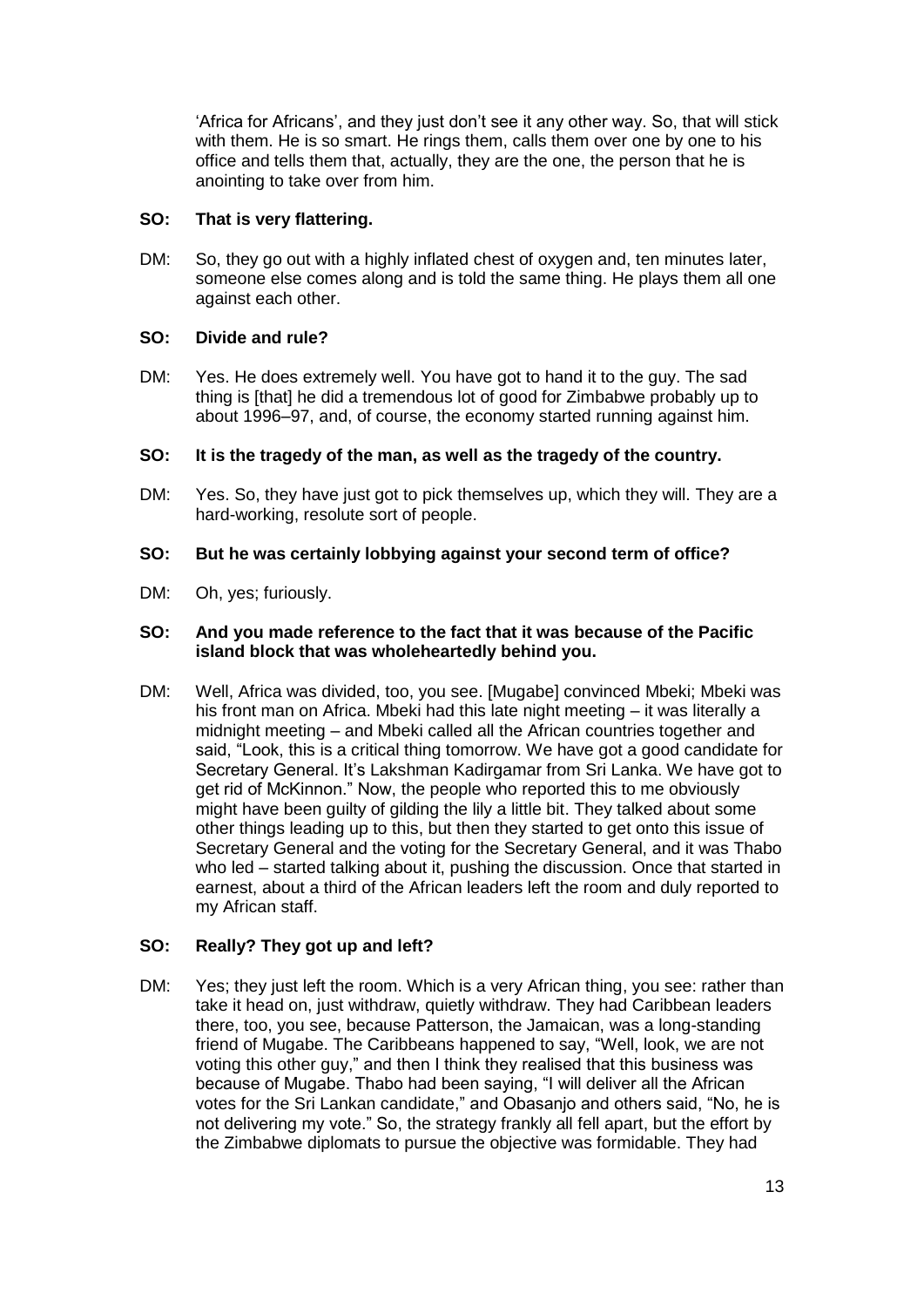about 30 key diplomats in Abuja at the time. Even though they weren't at CHOGM, they were all around that town; they were in every hotel.

- **SO: On the periphery?**
- DM: They were in every hotel.
- **SO: From the wreckage of Abuja – with Zimbabwe deliberately withdrawing from the Commonwealth and refusing to listen to the Troika – how much did you make a determined and conscious decision to say, "We will put down the Latimer House Declaration as part of the communiqué"? Coming out of Abuja, you emphasised the positive by going for the Latimer House principles.**
- DM: I did not see wreckage. Calmness remained. However, Latimer House… Well, this is quite delicate, and I don't want to trip anyone up. It was in one of the Retreat sessions. Look, I wouldn't even be sure whether it was a Retreat session or if it was an executive session, because Retreat was leaders only. I can see the location. I think it was an executive session. It was at an executive session, and we were all there at two o'clock and Obasanjo wasn't there. I could see there was a bit of agitation around the room, and there were about four agenda items which were pretty light ones. So, at about 2:20, I just took a deep breath and said, "Look, in advance of President Obasanjo coming, there are three of four little items here that I think are worthy of discussion and they are not very complicated, but it helps keep things moving." One of them was the Latimer House principles, which I made sure were on that agenda, even though many people thought we would never get them past CHOGM.

Anyway, so we got through the three other little ones. They were slightly more than housekeeping, but they were just things had had to go on to be discussed at the executive session. Then I said that the next one was the Latimer House principles. I said, "You have all been aware of this. It has been around for about three or four years. Your Justice Ministers have all been addressing this for the last twelve months. What you have here is a consolidation of their views and an agreement for you to now address. I hope you can endorse these because…", blah, blah, blah, sort of thing. I frankly held my breath, thinking this could go either way. It was Dr Kenny Anthony from St Lucia, a tall guy; he said with that sort of Caribbean accent, "Don, we have had a look at this." He was a lawyer, anyway, and he said, "I am not sure that we really want to push this now." I thought, "Damn it!" I said, "Well" – I called him by his first name, I think – "it has been around all your officials, your ministers." Which it had been, because I had got them marshalled together at a conference of Justice Ministers in St Vincent & Grenadines some time beforehand. I wasn't fresh to this. I could see here was another good, solid series of foundation blocks to underpin Commonwealth values – that separation of those powers. Anyway, I said my part, [and] he said, "Oh, that's okay." And it went through. His was the only question I got, so I just said it has been approved. That was it.

**SO: And thereafter, it was a deliberate policy and strategy of yours to emphasise that: the Harare Declaration and now the Latimer House principles.**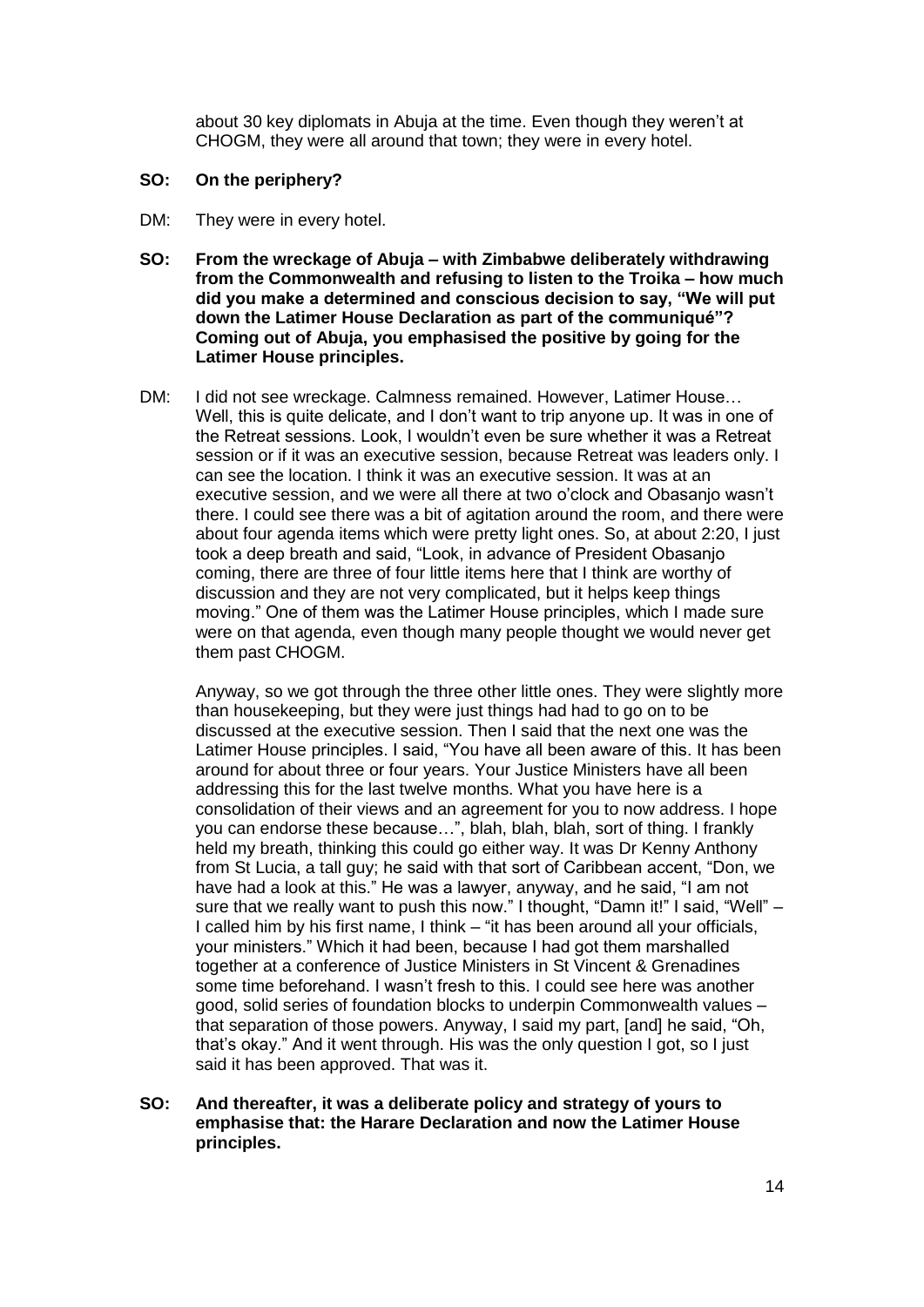DM: Yes.

## **SO: So, as you are talking, you are emphasising very much the question of personalities in politics. How much do you think this is key to the way that the Commonwealth works?**

DM: Well, I am a politician, and we only survive through working with others: understanding other personalities. We are driven more by relationships than, possibly, we are by policies, sometimes.

## **SO: How far do you feel that the role of the Secretary General demands a politician rather than a high-ranking civil servant?**

DM: I'm not about to criticise the CHOGM's decision, but it's a real point.

# **SO: Yes, of course.**

DM: To be quite candid, I was very hopeful that a Minister would have got the job. In fact, I canvassed possible Ministers in Malaysia, India and ultimately Malta. Yes, the runner-up, Michael Frendo, would have been very good. I realized that a number of major countries would support India, [and] then was told it wasn't the Indian strategy to support a politician, despite my plea to Manmohan Singh. To me, it is a political job, because as a senior politician you are treating the leaders as equals, and they see you as close to one of them.

# **SO: So, you have to be their equal?**

DM: You have got to be their equal. I have noticed that those who come from the civil service will always defer to ministers, presidents and prime ministers.

# **SO: But is that also the professional culture from which they are coming?**

DM: Yes, that is right. Therefore they are just not prepared to sometimes say to leaders, "You have got to do it better than that." Or, "You have got to be tougher. You have got to do this; you have got to do that."

# **SO: To be more of the General than the Secretary?**

DM: Yes, that is right. There are times you have got to be the General and ninetynine times they don't mind, as long as you know that they are not going to be too upset. You have got to make a political judgement on those sorts of things. I knew that my successor was going to come from Asia, simply because if you look at the past, okay, and I looked very carefully. Singaporeans – we're not interested. Brunei – wouldn't stand a chance. Malaysia – yes, a possibility. Bangladesh – no; vetoed. My opposition was Bangladesh. Pakistan – suspended; no chance. Maldives – forget it. Sri Lanka – too many internal problems. India – yes, okay. So, I spoke to the Indian Prime Minister and I spoke to the Malaysian Prime Minister. I said, "Your ability to produce the next Secretary General is very high and these are the reasons." I didn't tell them I was talking to the other one; I just said India and Malaysia could both do it. I picked out a minister in both administrations whom I felt would do it and I spoke to those ministers. One was the minister of women's affairs in Malaysia.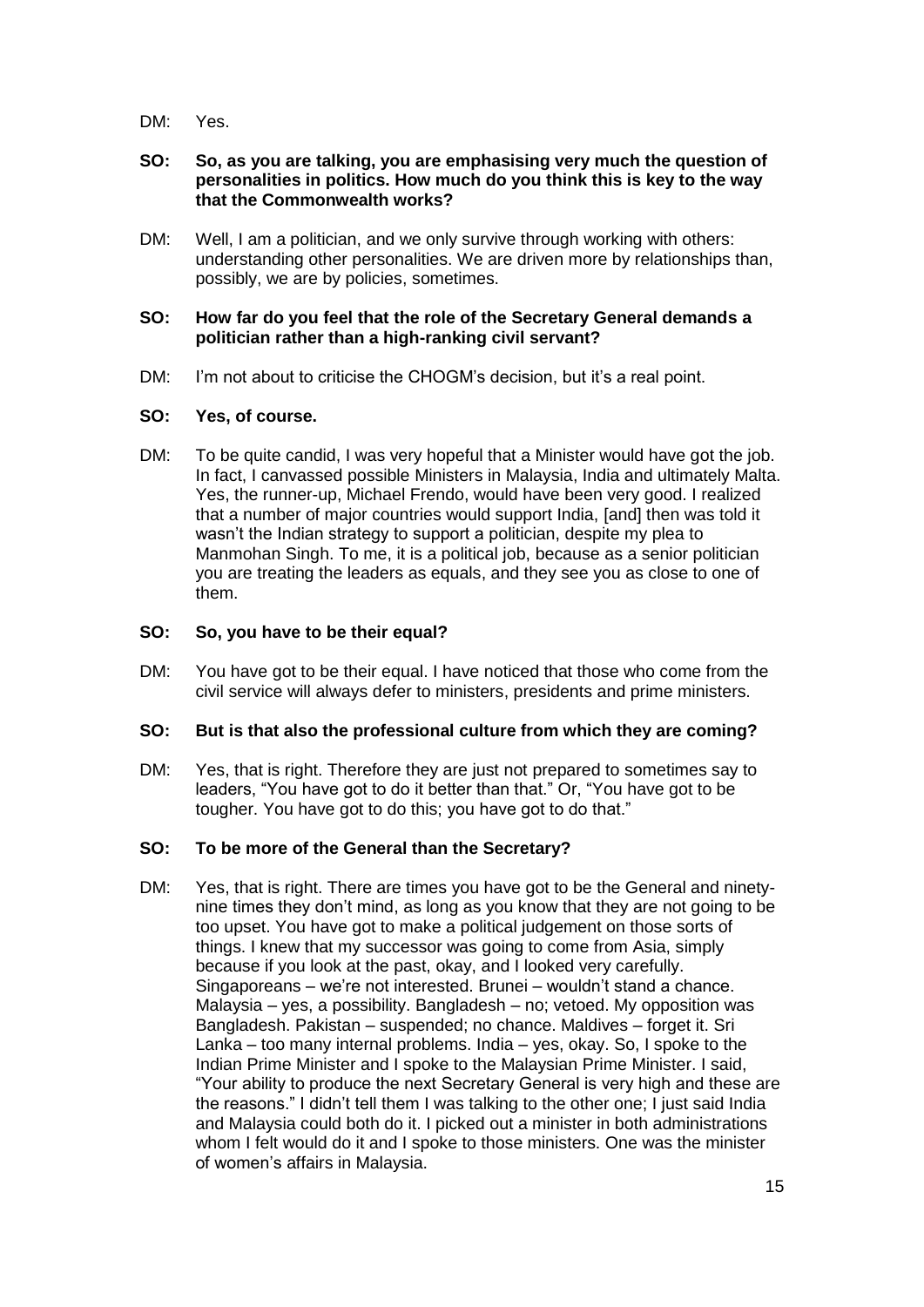# **SO: A woman SG would have been an innovation.**

DM: She was a most attractive personality. She was a Muslim woman, she was outgoing, she was assertive…

# **SO: She ticked every box?**

DM: She ticked every box. I don't know whether you know Rafidah Aziz, who was the trade minister in Malaysia. Well this was a woman minister who was moving into that area that Rafidah had held. The Indian minister that impressed me was the Indian minister for youth affairs, and I spoke to him and he had a great deal of interest. In fact, I began to wonder whether I should have even encouraged him, because he turned up in London about three days later and he said, "I have just come to visit the office." I thought, this guy is going to be measuring the curtains! Then he asked me about the salary and the benefits and the rest of it and I thought, hang on, are you really clear? Anyway, Abdullah Badawi, who was then Prime Minister of Malaysia, clearly didn't want to lose that women's minister, and so that one didn't get off the ground. The thing is, I was talking to Kamalesh about the Indian minister, because he was the High Commissioner here, and it was only afterwards I realised the Indian bureaucracy is so powerful. They will say who is going to be the next Secretary General. It won't come from the political classes.

# **SO: It is embedded hierarchies?**

DM: Manmohan Singh, he accepted what I said. He said, "I understand the need for someone from politics." I thought, that is good; you understand it. Then I heard that they had nominated Kamalesh Sharma and I thought, "My God, here is a guy who had retired from the Indian Foreign Service, who was already my age." He retired from the Indian Foreign Service but he was a close friend of Rajiv Gandhi, so he had remained a close friend of Sonia Gandhi. So, he was out of the Indian Foreign Service, and his last position was as permanent representative in New York. So, then he finished that, so Kofi Annan appointed him to head up the UN mission in East Timor. He was prepared to do it, so he came out of retirement for that. Then, when he finished that job, Sonia Gandhi then asked him to be High Commissioner in London. So, he was just perfectly positioned to pull the strings at the right time and get nominated.

# **SO: Indeed, he did indeed.**

DM: So, my poor little Indian politician just disappeared. Of course, Michael Frendo, who was the Maltese candidate, just didn't cross the line at the end, although he worked very hard. He would have been a far more energetic, active Secretary General.

## **SO: So, he just hadn't got the political votes behind him, coming from Malta?**

DM: Africa, particularly, turned around, and India went round Africa and reminded the Africans just how much aid they were doing for their countries; things like that. It wasn't a hard sell. Malta was just another European candidate, really, in their eyes.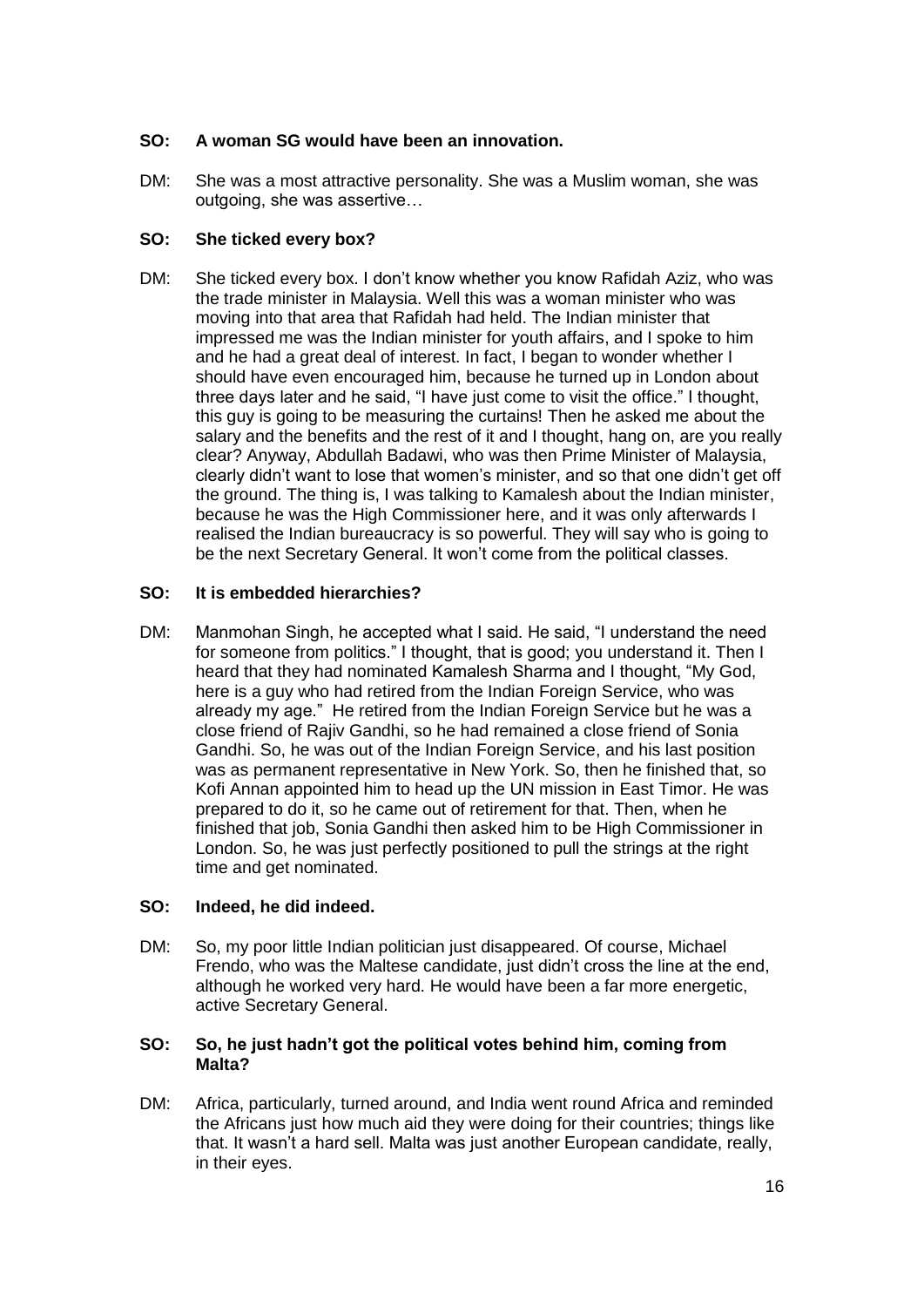- **SO: Just moving on to other issues, two of the dark clouds hanging over your arrival as Secretary General were the issues of finances and the question of staffing at the Secretariat. You make reference in the book, also, to there being some tension between African appointments and Asian appointments. In terms of managing the diplomatic machine necessary to support your political activities, these frictions would have been of critical importance in trying to get the machine working well.**
- DM: Yes, and I realised [that], earlier on in my previous life, when I had employed a lot of people, you can interview people for hours and hours and hours and in the end you have just got to make a decision. More than often you end up by interviewing three really good people [and] waiting for one of them to make a mistake, just to help make that decision. I came to the conclusion [that], if you have got three really good candidates [and] the difference between them is actually very little, that is when you have got to say to yourself, "Well, here's the Economics Division. Of the top four, three are Asian. I have got two candidates in front of me, one is Asian and one is African. The African is going to win." It is just as simple as that.
- **SO: How much did what was going on at the Secretariat act as a drag anchor to what you were trying to do? When I was reading your autobiography, I was particularly struck by the tangled issue of the finances. The extraordinary way of budget allocation made me blink.**
- DM: Well, the auditors had tagged it for years. That took a few years to get straightened out.

## **SO: I'll bet it did. But also the whole question of shifting to payment for position, rather than longevity of service?**

DM: Yes, then all moving up the ladder so you end up with a whole lot of Chiefs and no Indians out there.

## **SO: How much did you feel that that affected the Secretariat's dynamism during your term?**

DM: My wife said to me – she used to come down to the Secretariat occasionally – and she said, "Do you know what this place is missing?" "What?" "There is no energy. There is no energy here. I walk in and someone gradually gets out of their seat." And she was absolutely right. So many people have been here so long, and the old guard, they wander in at ten o'clock in the morning. They are leaving at three o'clock sometimes.

# **SO: In your book, you made reference to a coup and…**

DM: Yes, Fiji, and at eight am, no one was there! So, when I decided to make all those changes, I tell you, two years after the changes started you really felt it. People were walking faster, they were moving faster, they were doing things, they were trying things out, and I realised you bring in a new person to the job and they want to prove that they are pretty good. They will work harder, they will bring ideas, they will innovate and they will do things like that, and it becomes a little infectious. Suddenly, they are going to sit up and…I think I lost a lot of people who got pushed out – who didn't really want to be pushed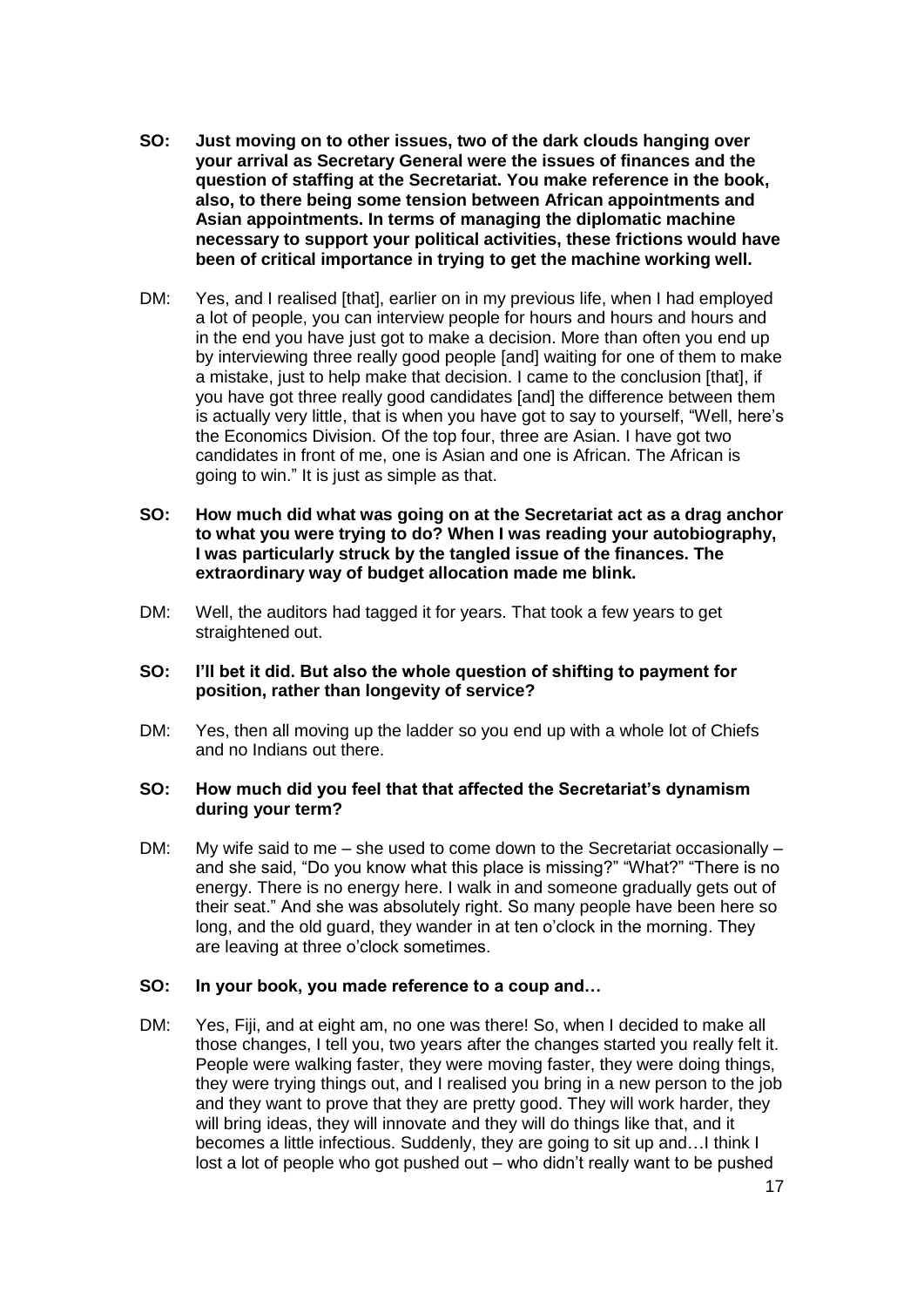out – but they had been there a long time. They had dug into a far too comfortable position.

## **SO: Was there an element of staff saying, "We are settled, our families are settled," as well as a degree of "the job's for life" syndrome?**

DM: Yes, and I can fully understand it. You have got yourself a job in the Secretariat. It may not be paying the best, but you are here, your kids are getting an education in England, then suddenly this bloke from New Zealand comes along and sends you back to Tanzania or somewhere and you are not very happy about that. And they weren't very happy about that, so I lost a lot of people which was no real loss to the Secretariat. As collateral damage, I lost three or four good ones, too.

#### **SO: I was going to say, you lost knowledge as well?**

- DM: We lost a few, yes. By forcing the pace, we did lose some. But funnily enough, of the three or four good people I lost, one of them came back two years later on applying for a new job. I am not sure my successor followed it through; I think he let it get away a little bit.
- **SO: Towards the end of the book, as I said before we started, you talk about success stories at the Commonwealth. You list work in Sierra Leone among the RUF, the question of Ghana's shift towards multi-party elections, work in Papua New Guinea to reconfigure the defence force, governance issues in the Caribbean, [and the] electoral system in Lesotho. On balance, though, you have talked a lot about the problems with the Commonwealth and what took up your energies. Where would you put in a scale the successes versus the failures in your time?**
- DM: I guess you have got to look at how many people are affected by what you do. If you can get a better electoral system in Ghana, [with its population of] 30 or 40 million people, then that is probably a very good result. If you have done a similar thing in Lesotho, it only affects a smaller number of people, doesn't it?

#### **SO: Well, Ghana is also now being held up as one of the beacons of hope in West Africa in terms of development.**

DM: To me, it still comes down to getting your governance right. It is getting the balance between your executive, your judiciary, your legislature. All these democratic models are different, really; they all carry a local flavour. One of the reasons we went down the route we did in Lesotho was they had a 'firstpast-the-post' system running for a while there and, of course, the result was that all the traditional leaders missed out and they were not happy. And I thought, "Why the hell are they trying to overturn a thousand years of chieftainship?" You wouldn't get rid of the House of Lords overnight even if you wanted to. In devising the Lesotho electoral system, the issue was, how do you create a system more broadly representative, bringing the chiefs in – probably not on a personal voting but more of a proportional representation basis? To me, that is the way to do it. You have just got to look at the population and you think, well, what should the legislature look like? There is the population in front of you, what should it look like in the Parliament? Some suggest it should look like two houses, some could be one house, some could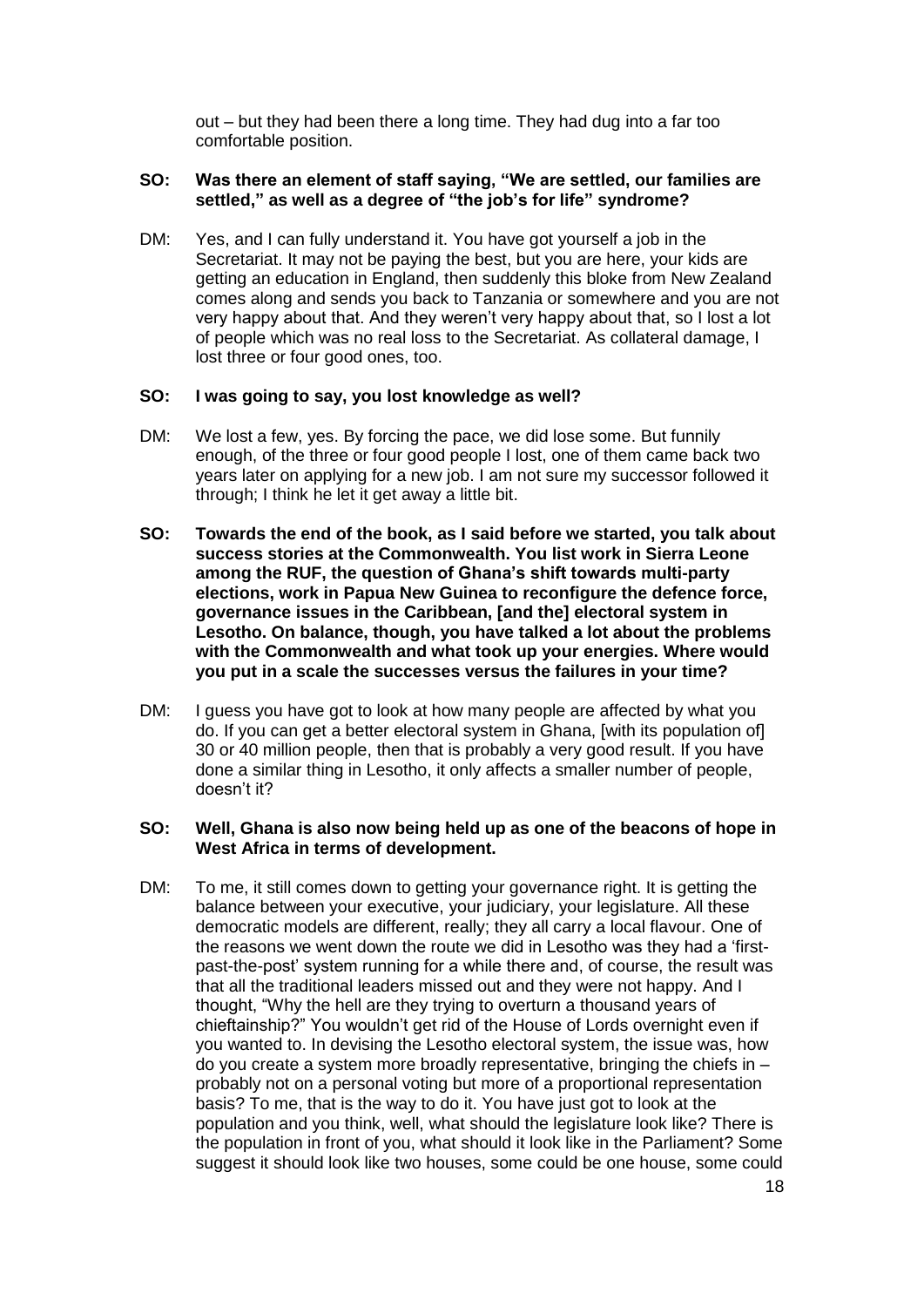be proportionally elected, some could be first-past-the-post, [and] some could be multi-member constituencies. The mix of the population will tell you which is going to give you the best result. What's there now, hopefully, will be sustained and supported.

## **SO: Towards the end of your tenure, did Kenya cause you intense concern?**

DM: Oh, I was angry with Kenya and Mwai Kibaki. I just tore into him on the phone one night; I really was so angry. I know there was something to the man: look, he was the hope of the side after Kenyatta and Daniel arap Moi, and he had all the right credentials. Then, if you remember, about three months before the election he had a horrific car accident, and without a doubt it affected him. I am not a medical person, but you know enough about these things. He clearly suffered enough to affect his brain and everything. So, suddenly, he slowed right down, lost his concentration. His thinking was slower; he spoke more slowly – you always felt he was five minutes behind the conversation. But he was the leader and he was managing things. Anyway, six months out from the election, I said to him, "Look, there is one thing you have got to do and that is to appoint far more independent members to the Electoral Commission. Nine of the members" – these numbers might be wrong – "nine of the electoral commission out of the twelve are your party. You have just got to, frankly, take a bit of a risk. Be open; put together an electoral commission that actually is more reflective of the whole country." "Yes," he said, "I will go and do that, Secretary General." Well, he didn't do a damn thing. And, of course, they really did continue to walk on the wrong side of the centre line.

Anyway, it all looked pretty reasonable going into the election, apart from these sorts of thing. Now, Raila Odinga had really run a very good campaign, and so when the polls opened, clearly they were getting a tremendous amount of support. I think that this trend was noticed during the day and panic broke out in the minds of Kibaki's ministers, all of whom were very determined to make sure they got their jobs back and, to me, were not serving Kibaki very well at all. They were just setting their own personal interests. Literally, when they started counting the votes, they realised that they were about to lose and that was when the corruption of the ballot boxes began.

# **SO: Stephen Chan argues that that was when the highly sophisticated election fraud in those key constituencies in the Rift Valley kicked in. I've heard him say, "I don't know** *how* **they did it, but..."**

DM: They did it. They just knew what the numbers were going to be and they got all those into the ballot box. It was only a sliver of a margin; they scraped through, actually. I got up and rang Kibaki. That is the one annoying thing: there is Kenya, with everything going for it and it just cannot get it right. This should be the major hub of East Africa, with an airport like Singapore. It is major, but never rises to the occasion. It should be well ahead of everything.

## **SO: Which is why these upcoming elections [in March 2013] are so important.**

- DM: Oh, yes. But what they can do this time, I don't know. When you have got young Uhuru Kenyatta who …
- **SO: Yes, and William Ruto, also, being indicted by the ICC.**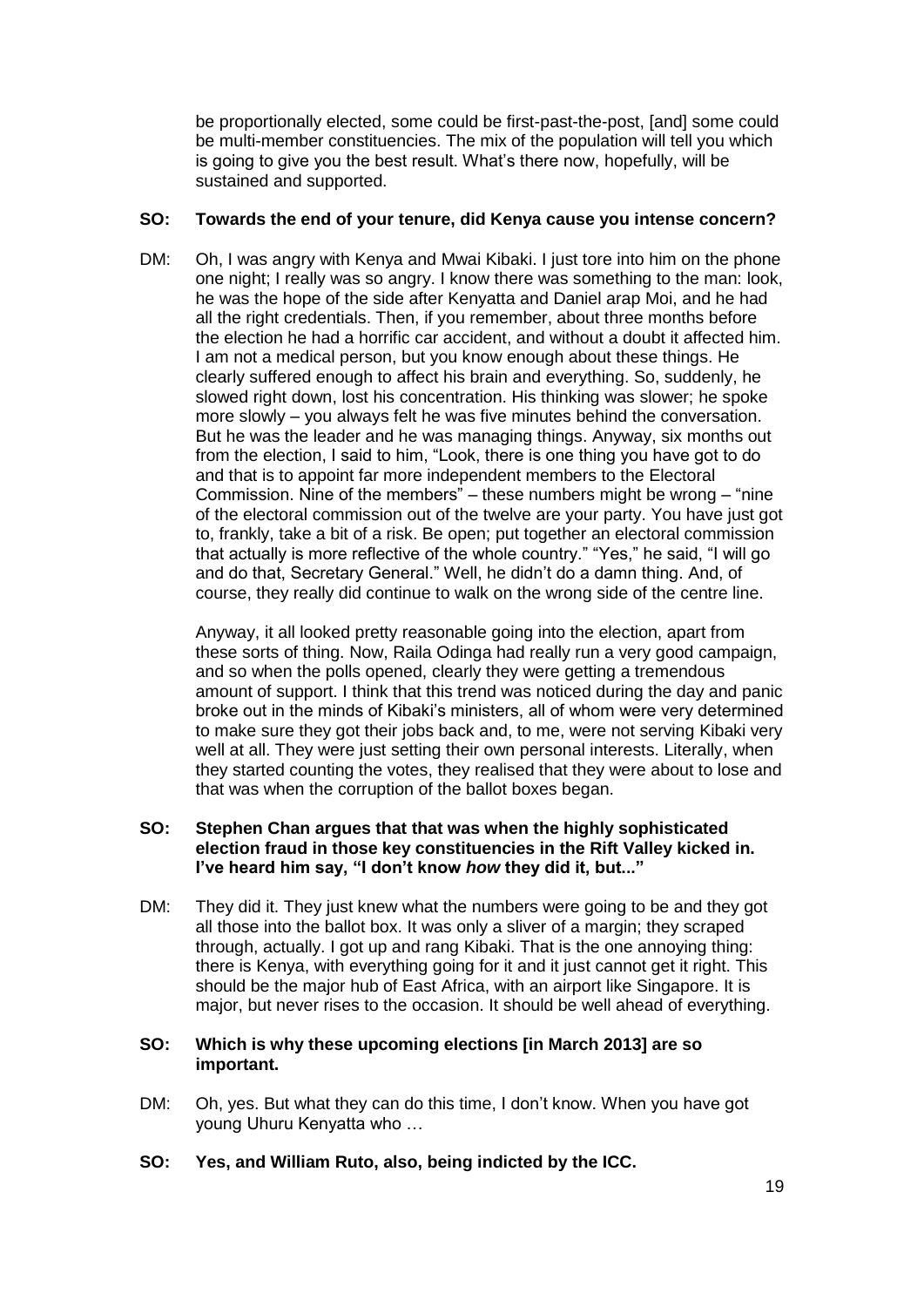- DM: Yes. Many challenges, many accusations. There are issues there that really have a long way to go before they're play out. There is a lot of maturing to occur.
- **SO: Indeed, and if only they would stop appealing to groups on the basis of their supposed ethnic groupings, rather than focussing on the issues.**
- DM: Yes, that's a hard one. You have it here in Scotland, don't you?
- **SO: I didn't say that Britain was any better! I think Alex Salmond is going to play the 2014 Commonwealth Games for what he can, and probably**  *Braveheart* **will be on the television every night for six weeks before the referendum.**
- DM: You are probably right, yes.
- **SO: So, if I could also ask you about your relationship with the Queen and the Royal Family – with Buckingham Palace. How much do you think the Queen has been part of the invisible glue for the Commonwealth since 1965? That is the start of this project, which is why I am using that particular date.**
- DM: I think a lot. She is the unchanging element, the permanent element, that is there all the time. I like the line  $-1$  have got it in the book there  $-$  it was Obasanjo again who said, "We don't feel diminished by having the head of the Commonwealth as our former colonial ruler. We don't feel diminished that our former colonial ruler is the head of the Commonwealth." It is a very good line. Whereas for many, even in Australia and New Zealand, "Oh, why should we have to put up with it?" In other words, they feel diminished.

# **SO: Do you think so, even in New Zealand?**

DM: Well, I'm just saying. If Obasanjo was prepared to say, "I don't feel diminished by the fact that she is there..."

# **SO: A question of sufficient national self-confidence?**

DM: Yes. And yet, in our part of the world, we still say, "Surely we can move on?" Then I think that he [Obasanjo] is probably showing that much more maturity. As I said this morning on *Start the Week*, I talked with a lot of Commonwealth leaders just like this: "Can I talk to you privately for a moment, Mr President?" And I would say, "Succession, what do you think?" And then it would inevitably go round in the same circle and come back to where we started: that actually to produce a chairperson, a permanent head of the Commonwealth, or even semi-permanent head of the Commonwealth, would just be too difficult.

#### **SO: So, that is the benefit of inertia on the issue of future headship?**

DM: Everyone would just take their turn. and what have you achieved? It reminds me a bit of the Malaysian monarchs. Do you know who the King of Malaysia is? I haven't got a clue who the King of Malaysia is.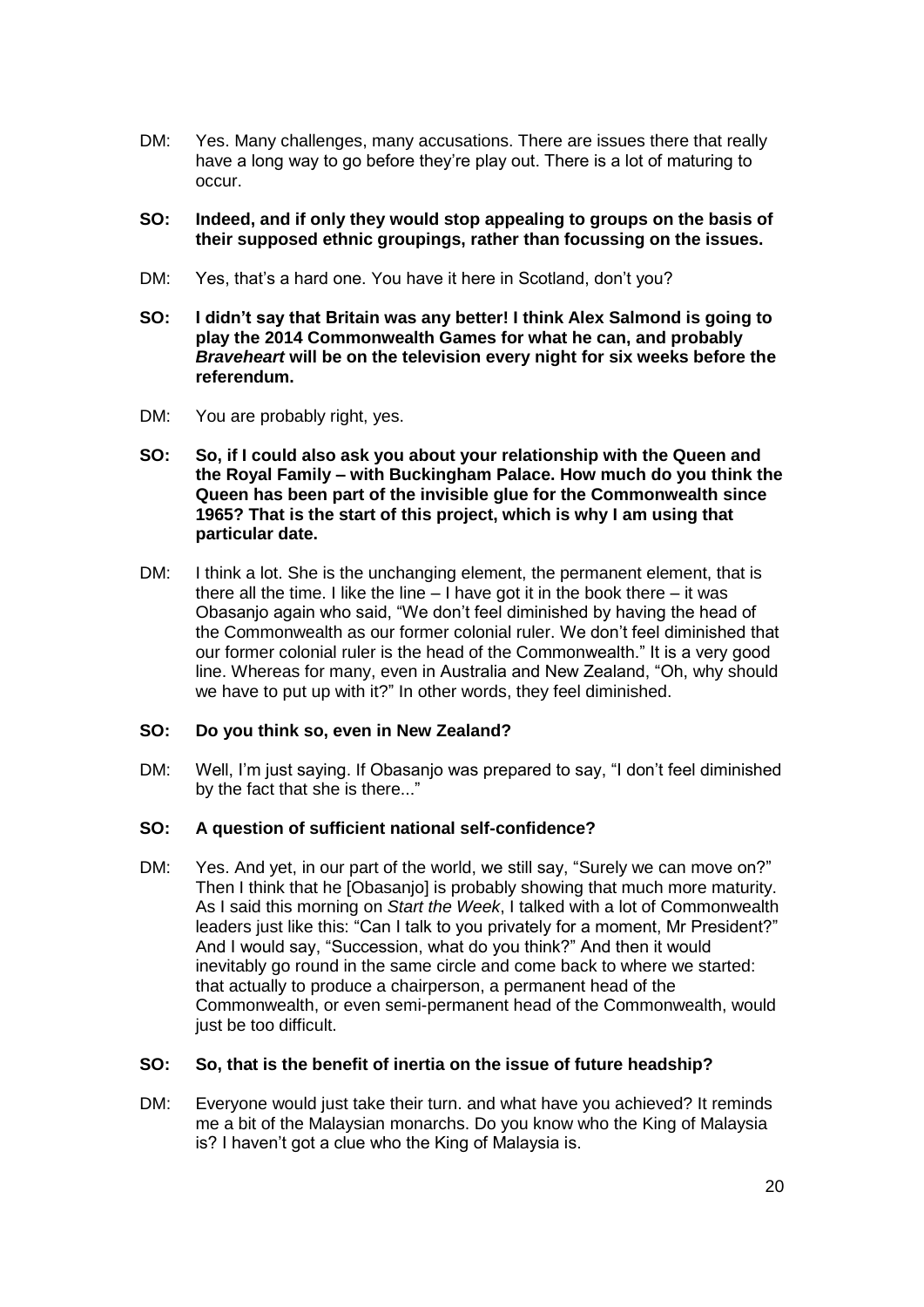### **SO: You are right; I don't know either.**

DM: Probably because it changes, I think, every five years.

#### **SO: For the British, though, that would have been problematic during your time as Secretary General. How much had the FCO put together a contingency plan for an announcement with the accession document?**

DM: You may remember there was a CHOGM in Auckland in 1995. The officials were sent away to look at new membership. Mozambique and Cameroon joined at Auckland, largely because Mandela said, "I would like to see them there." His authority was just in the stratosphere, so everyone said, "Yes." Now, having done that, clearly there was a lot of [thinking], "Well, where the hell is all this going to lead?" So, a whole bunch of us and the officials were sent off to come back with some thoughts on succession, and they went away and it was chaired by the then-New Zealand High Commissioner. It was done by the High Commissioners representing the public, and they came down with a report of which the British were very proud. They had got into that report that the head of the Commonwealth shall be the British monarch. So, that report came back to CHOGM in Edinburgh in 1997. Leaders looked at it and said, "Good report. Leave it on the table." And there it sat.

So, when I came in in 1999, I asked about this and I was told, "That's the report, sitting on the table." So, it has no value. I thought, "What do we do about these countries that want to join?" Rwanda was knocking on the door, others were knocking on the door. We had about seven wanting to join. We identified about seven countries – no, four or five countries – that were wanting to join, and we could see that there was probably another three. We could put Algeria – Bouteflika had requested of Obasanjo – as one possibility. Anyway, I then talked to a few leaders about this and I said, "This is an uncertain area and we don't want to suddenly get trapped again with another Mozambique/Cameroon which catches everyone sideways," sort of thing. So, I said to leaders in 2005 in Malta…Well, when I say leaders, I would have got two leaders to suggest…[*Laughter*]

# **SO: Okay. [***Laughter***] That's the politician in you!**

DM: Yes. Two leaders to suggest that we try and sort this out. So, the Secretary General was designated to go, and so then I put together a really good team of people to look at this issue of where goeth the Commonwealth in terms of future leadership. I got PJ Patterson, who was the former Prime Minister of Jamaica, and I really handpicked the people I felt would be useful to come up with a very informed view. One was the former Finance and Foreign Minister of India; one was the former High Commissioner of the South African High Commission, here in London, Cheryl Carolus – a very bright, sharp lady. Anyway, Baroness Amos was on that particular committee, and I also commandeered my friend at Christchurch, New Zealand, David McIntyre – a long time Commonwealth scholar. So, when they came together, David gave them an extraordinary kaleidoscope: where it began, and where it is now. It was a great history lesson which informed everyone excellently, and they went ahead and they put it all together and I forget how they left the British monarchy. It was left a bit ambiguous, I think: a bit square bracket sort of thing. So, it came to CHOGM in Uganda and I had to work pretty hard amongst some key people. I just said, "Look, we don't want to lose it again.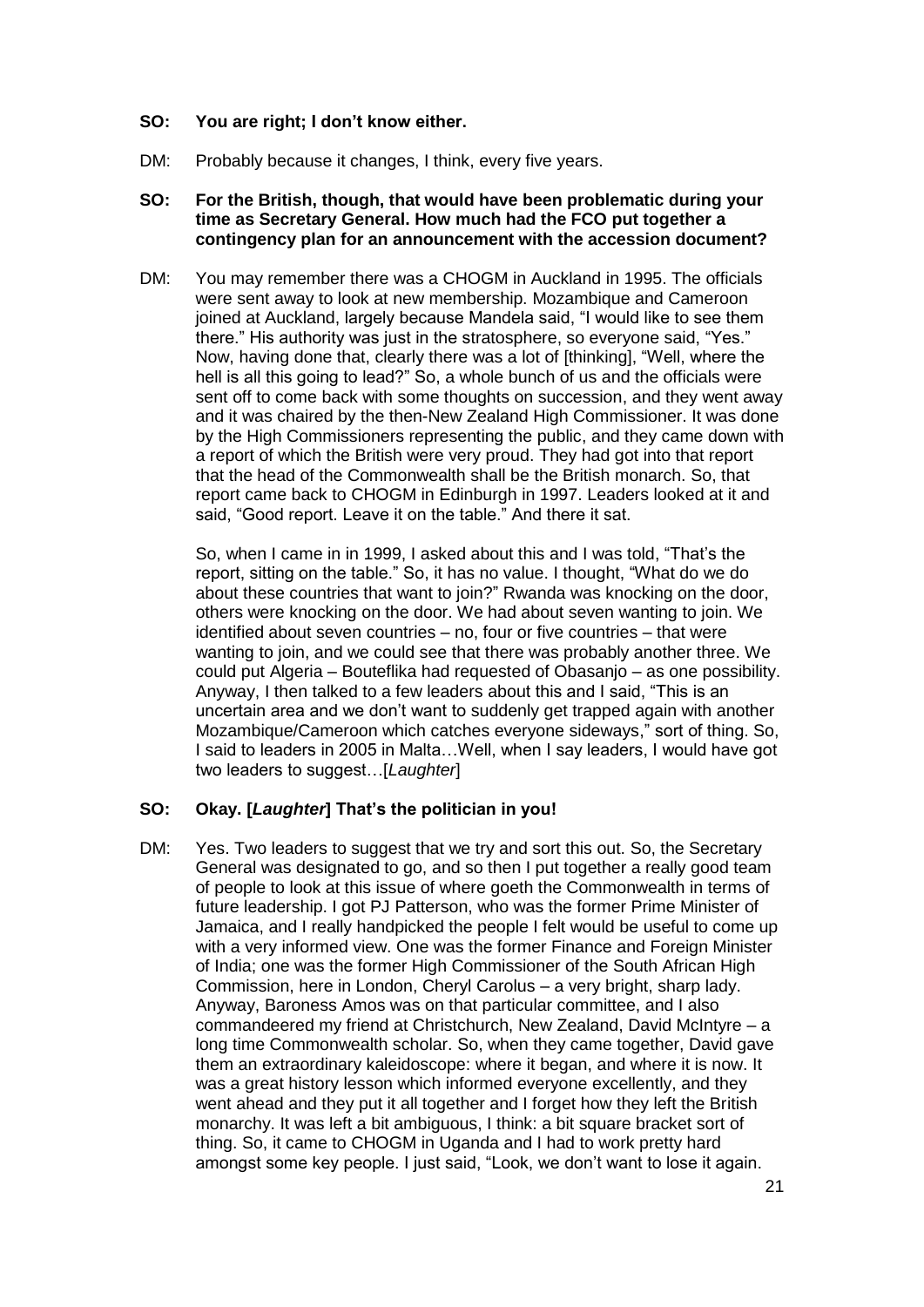We lost it back in Edinburgh, but that was ten years ago." So, it came up on the agenda …

# **SO: Are you allowed to tell me who those key people were?**

DM: I could probably remember, but right now I would have to think pretty hard. In every likelihood, I would get it wrong, because, like I said, I had four projects that came out of the previous CHOGM. Maybe I was just trying to finish my stewardship with great flourish.

# **SO: Well, you would be less than human if you weren't!**

DM: Yes. We had that tolerance and understanding commission; we had the membership commission; we had two others going and they really kept the whole Secretariat very busy. So, there is a danger I will mix up members with different ones. Museveni was rather good, because he was the sort of chairman that didn't really follow things very intimately. He had a good political antennae, but he was letting me run the Retreat as much as anything. "What is the next subject, Mr Secretary?" And he would say, "Well, you tell me all about it so I can then tell them all about it." So, I said, "Well, look, you may recollect the membership thing was looked at." I said, "Here it is, I think about as good as we will ever get. It doesn't open the door very wide, but it does open the door." He then asked me to address all the leaders. I went on, "It doesn't allow a prospective country to force their way in. They have got to cross a number of hurdles to get into it. It underpins our values, underpins the linkages with another Commonwealth country." And I said, "On the issue of the head of the Commonwealth, that is within your gift, and I just suggest to you we recognise that the current head of the Commonwealth is Queen Elizabeth II." And, so, that is about where it ended up. Two members said, "Do we have to do this now?" I said, "You put it off ten years ago!" [*Laughter*] I really cajoled them into it, "No, we have got to sign this one off now." Not, "Please will you sign it off," but, "You have got to sign this one off now!"

## **SO: One thing I am very struck by is the fact that the war in Iraq is not mentioned in that CHOGM.**

DM: No. It got a mention – where was it? I can't remember, but the feeling was that to bring that into a CHOGM was going to be very divisive, because you had all these Muslim states that were very sensitive about it. And, of course, it would only be probably Britain and the old Commonwealth taking a different line…

# **SO: Did you make a conscious political decision to encourage people to keep it off the agenda?**

DM: I didn't have to, really. The British didn't want to talk about it. Clearly, the Muslim countries didn't want to talk about it. This is a case where you use international organisations for their best advantage, not their disadvantages. You go somewhere else. If you have got a problem and you think, "Where best to pursue this one?", well, this is not the place to deal with this one. We would rather deal with this somewhere else, and that's all about making use of international organisations to their own advantage.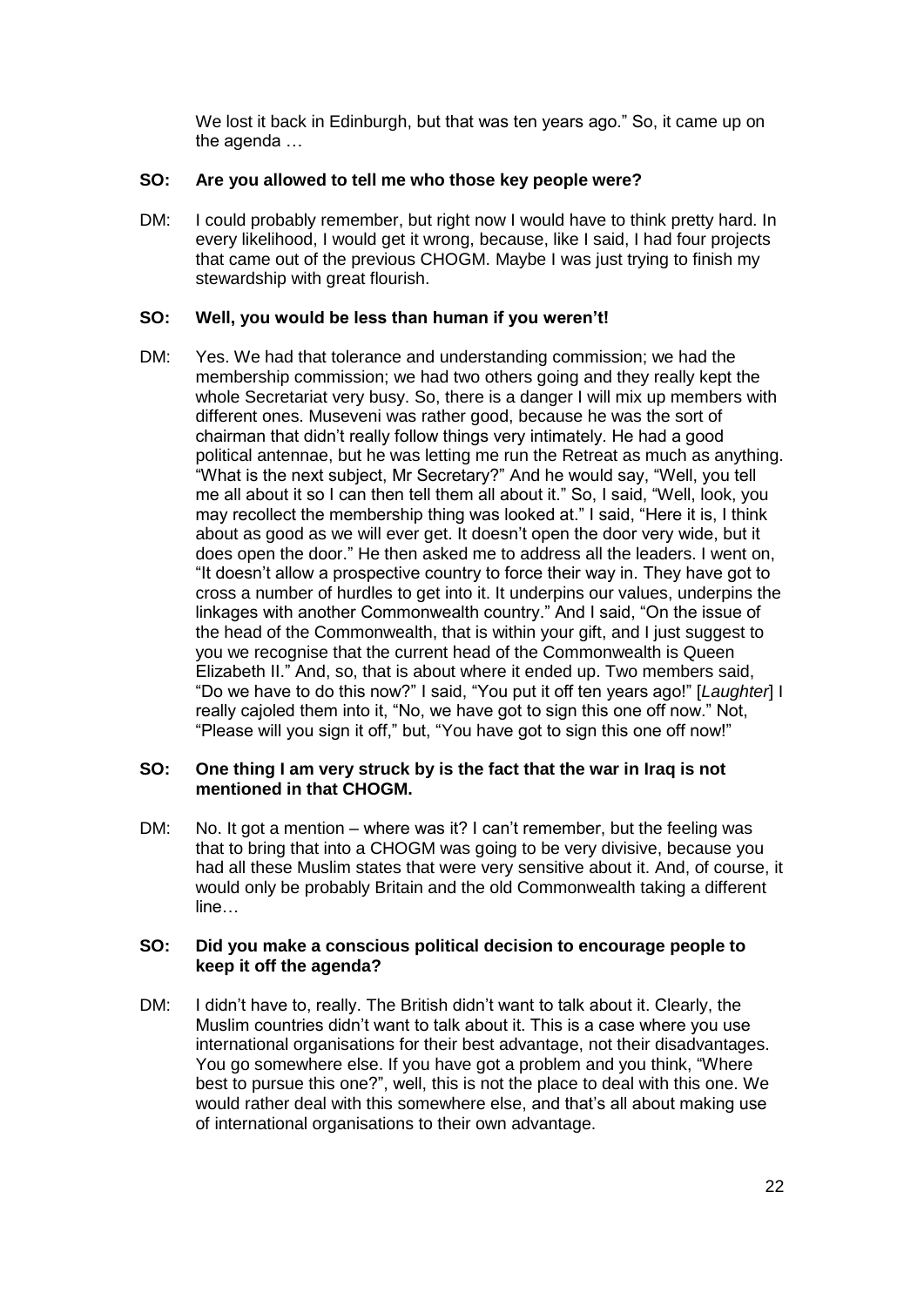- **SO: So if you decided that it would not be a topic for discussion at the CHOGM of 2003, did you think that it would be appropriate to raise it at the Commonwealth Foreign Ministers meeting that you instituted at New York, before the General Assembly with the UN?**
- DM: Well, you see, to raise it would be to lift an expectation of some kind of resolution at the end. What resolution were you going to get which everyone could agree to? The first item on the communiqué was that the sky is blue, the grass is green and after that you were on to problems.

## **SO: So, anybody looking at a communiqué coming out of the CHOGM should look to the last items as the most divisive ones?**

DM: I am not sure about that.

## **SO: Okay, the first ones on the agenda aren't necessarily the most contentious ones?**

DM: No, it depends on the timing, you see. I remember Obasanjo – or was it Lawrence Gonzi in Malta? There was an issue which I said to them, "This is contentious. Let's do it first." Do it while they are fresh, otherwise if we do it at the end of the last day they are all cantankerous, you know, asking what the hell we are doing this for now? That sort of thing. I said, "I think we can get a better result if we just do this one straight up, while we are fresh."

## **SO: So, there is an awareness of the possibility that a certain issue could be contentious, and then an agreement – a quiet agreement – that this should be risked?**

DM: Yes, I always think it probably…I mean, I don't think we specifically ever thought about it. It would have just been the Islamic states and Britain and Canada – was Canada in on the coalition of the willing? It is just one of those discussions you can only have when you know full well it isn't going to be contentious.

## **SO: Sir, I haven't asked you about the whole question of Commonwealth trade and finance under your stewardship – of helping leaders contact foreign banks to repatriate funds that had been syphoned out of their country.**

DM: That was something that, certainly, Obasanjo was very, very concerned about, and he was keen to get that resolution through whatever – possibly in the 2003 CHOGM, I guess. Well aware that he was still chasing the former military President Abacha for millions or billions. So, that is one of the good things about a CHOGM. You can sort of get that kind of resolution which is fairly non-specific, but it gives that leader an extra bit of leverage when they want to go and do it. That particular resolution meant nothing to a New Zealander or Australia or a host of countries, but for Bangladesh, for Pakistan, for Nigeria, it was hugely significant. I am trying to think if there is any other one where huge billions were taken out… So, it gives them a pretty good platform to stand on, and it was well used by some of them.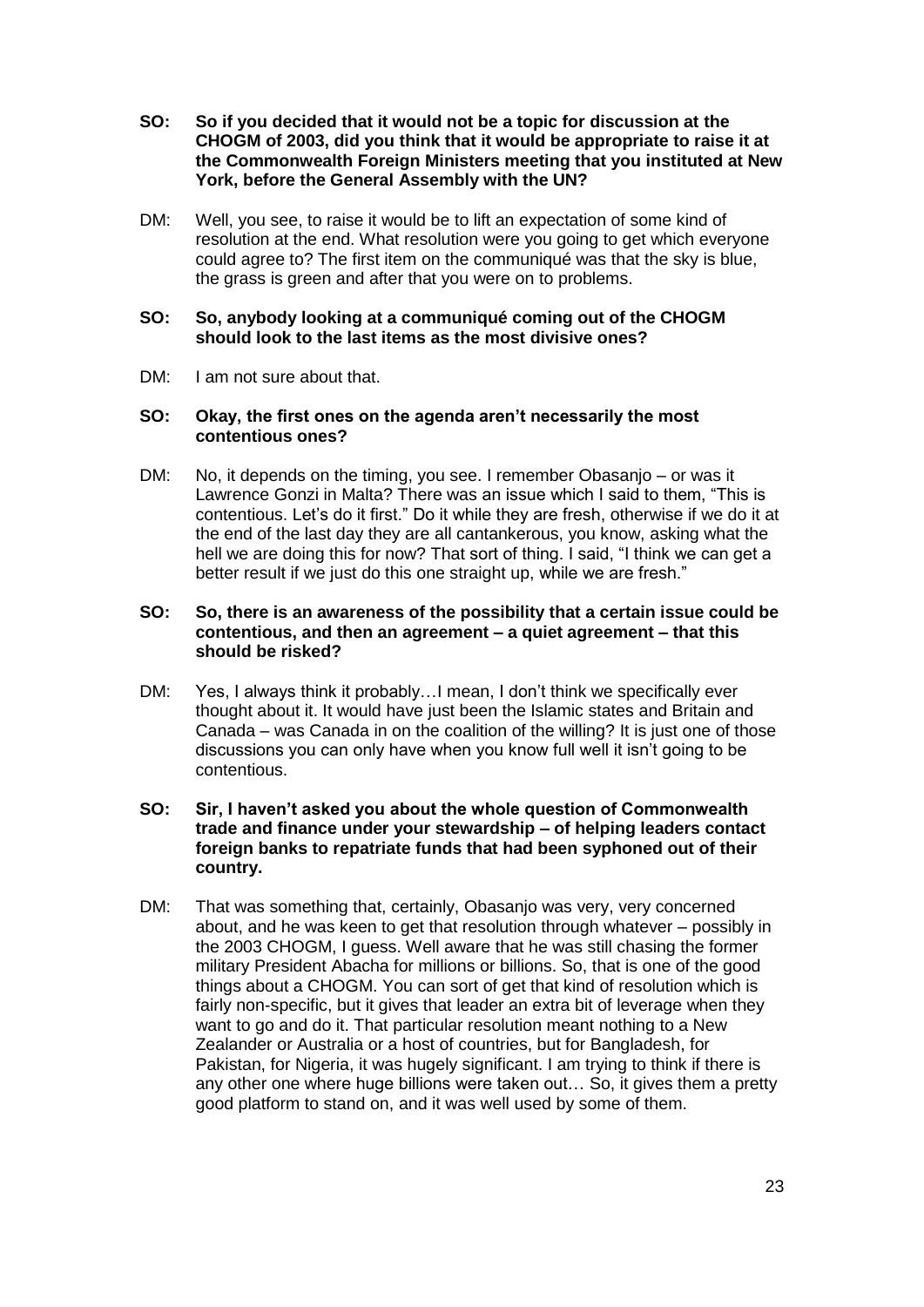# **SO: The other issue which you talk a lot about in the book is your battle with the OECD countries. It sounded as if there was an element of 'David tilting at Goliath'?**

DM: [*Laughter*] Yes. They so annoyed me!

# **SO: [***Laughter***] Oh, they got your political dander up?**

DM: Well, they did! I thought, "Who is the OECD?" They had no sovereign authority whatsoever over these small states, and here they were telling us this is what you should be doing and why you should be doing it. As I say, mostly they got it only about half right, anyway, because none of them were prepared to really decide what was absolutely illegal about offshore banking in the Caribbean as opposed to what was legal. For them, it was, "Everything is illegal".

# **SO: Because it didn't suit them?**

DM: It didn't suit them. The banking interests of this city *li.e.* London are pretty powerful. They are very powerful. Again, I abstracted information out at a little later date, but what money gets laundered through this city on one day is probably laundered through the Caribbean in a year. It was going on all the time. The other thing was that the OECD didn't seem to have any ability to control Luxembourg, Lichtenstein, Switzerland and, I think, Belgium. I said, "How can you come here and beat up on Barbados and Antigua and these countries because they are little?" So, we had some huge fights at that time. I must say, the Caribbean leaders were very pleased with my actions on that one. But you just had to really take the OECD head on. The funniest thing of all was their issue of unfair taxation. The OECD were concerned that these so-called 'tax havens' were only charging 28% taxation. So, a year of haggling, then [there is] an election in the USA. George W Bush comes to power and he appoints a new ambassador to the OECD. At the first meeting in Paris, he says, "What is wrong with low taxation?" The whole thing just melted away. I just loved that.

# **SO: Did you think of making a political issue of migration within the Commonwealth?**

DM: We talked a lot about it. In fact, my head of economics at the time – Indrajit Coomaraswamy – was very strong on this one, and we used to push it occasionally, but we used to run into problems there. As the developing countries say, "You want free movement of capital? You want free movement of goods and services? What about free movement of people?" That was well hidden under the sand. I always used to be amused by Nigerian audiences, especialy. The Nigerians are so aggressive and in your face – they are the Brahmins of Africa, as far as they are concerned. They would go on, "Why shouldn't they? If I am a member of the Commonwealth I should be able to live in any country in the Commonwealth." And so on, and so on.

# **SO: Well, they used to be able to.**

DM: They used to, that's right. Then, suddenly, Britain has got this lidea that there are too many chickens coming home to roost. You have got to be quite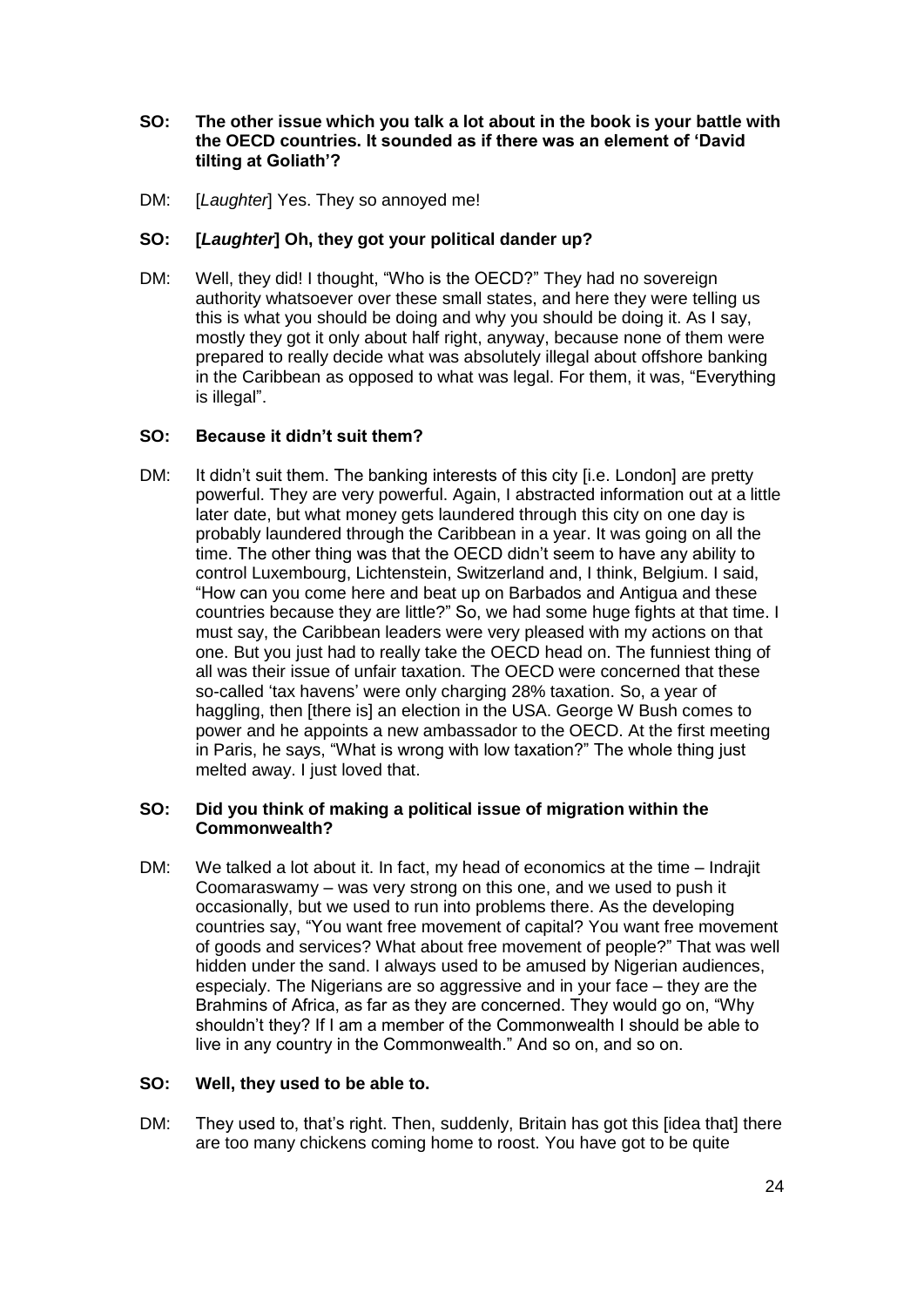careful about it, you know, as the British public are saying. Every country is going to be brandishing its own migration policy.

- **SO: It was just the very poignant way that you were describing the current situation in Nauru. I used to live in Fiji in the late 1970s, and at that point, Nauru was the wealthiest nation in the Pacific, with its own airline and impressive per capita income. You suggest maybe the best solution for this problem would be for Australia to moderate its migration policy, but I must admit, I can't see that happening.**
- DM: Well, they don't have a place for asylum seekers, do they?
- **SO: Unfortunately, they don't. The policy at the moment seems to be to push them to an island offshore.**

## **Sir, in conclusion, why do you think the Commonwealth has survived?**

DM: It has more than survived, and those members that make use of it get a good return on their investment. Particularly if you are a small country, you need a network of external interests to survive, and if you can join organisations which offer to extend your external relationship, you will join them. The Commonwealth is much more intimate than the UN. Where else does a small state leader have a chance to meet other leaders of varying sizes other than at a CHOGM? You don't get that at the UN. That is just a bun fight every September and you will be lucky if you meet half the people you want to meet. When you meet them at CHOGM, it is like an old family get-together. They all have so much in common. I use the line when I say that it's not just the English language we have in common, it is the institutions we have in common that really holds it together: your parliamentary systems, judicial systems, education systems, health systems, custom systems, taxation systems. They are all very similar.

# **SO: Sport systems, too?**

- DM: Probably the most well-known use of the name 'Commonwealth' is the fouryearly Commonwealth Games. So, they have that in common. They have a linkage which is appreciated by those who take advantage of it. It is not understood by outsiders at all. I will tell you one thing. When I was campaigning for New Zealand to get a Security Council seat in 1992, I realised what a huge advantage we had being Commonwealth members. So, we have fifty-three countries that we can go to as friends and say, "Look, we want you to support us for this particular job." And I thought, we in New Zealand were up against Spain and Sweden, and I thought the Spanish will have all the Latin American countries, fine. But I thought, Sweden…they have got five friends in the Nordics. That is all. Our Commonwealth is what I would call 'family friends', and we have this huge advantage, and some countries play it fully and play it well. Others, frankly, don't even get round to thinking about it.
- **SO: But did that also work, for instance, for South Africa when they were trying to get the first African seat on the UN Security Council? Were you aware that they were also using their Commonwealth strength?**